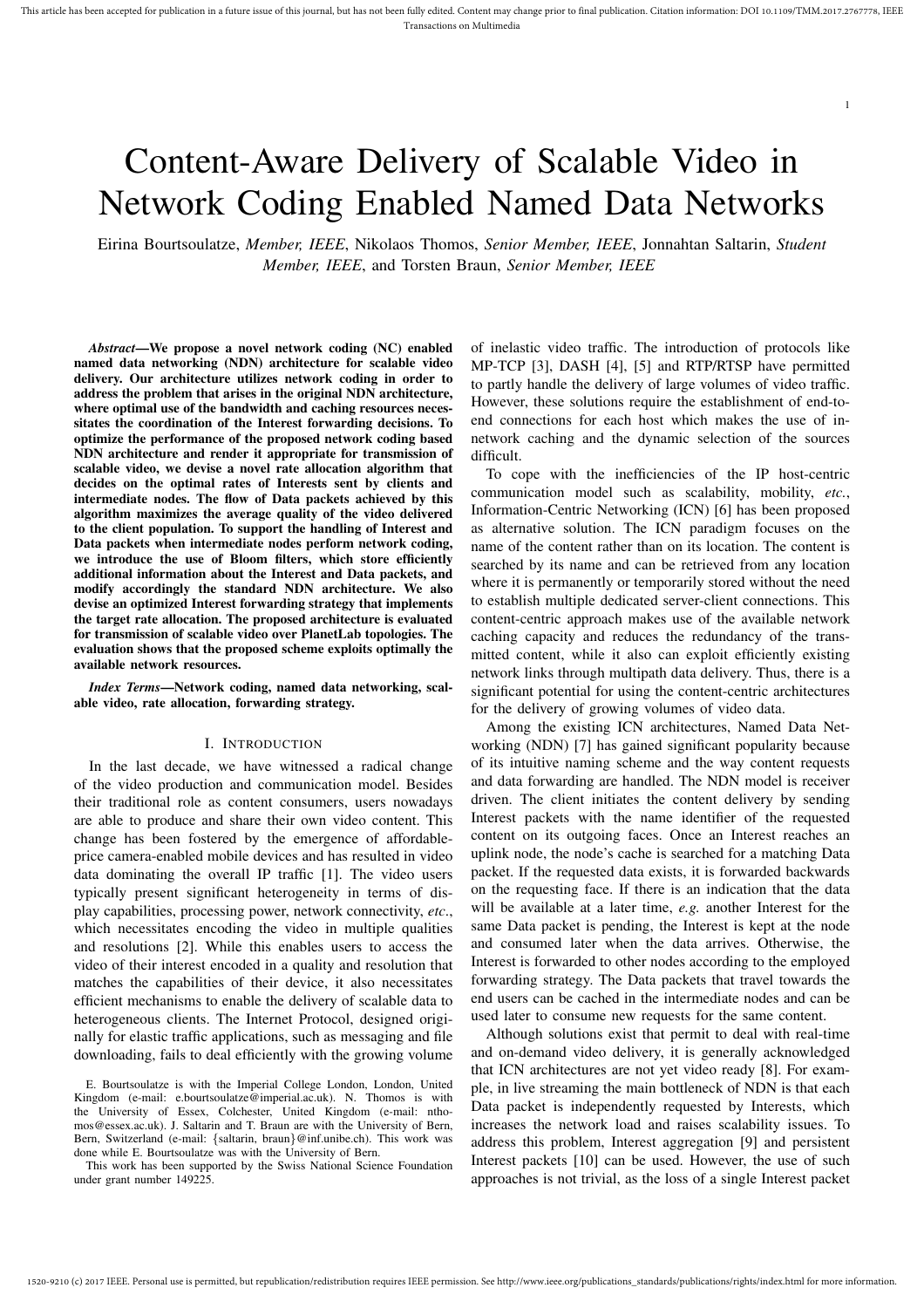can lead to the loss of multiple Data packets. In VoD systems, the use of ICN is problematic due to the lack of reliable estimations of the available end-to-end bandwidth. Adaptive video streaming over ICN is achieved by deploying the DASH protocol over NDN [11]. This is driven by the conceptual similarities of the NDN and DASH protocols. The use of the DASH protocol results in significant performance gains and allows the use of the multiple interfaces of the devices.

The requirement to request each packet of a data stream explicitly by sending an Interest packet can be relaxed by equipping the NDN architecture with network coding capabilities [12]. Network coding [13] can improve the use of the network resources [14], simplify the scheduling, remove the need for coordination, *etc.* With network coding the intermediate nodes linearly combine the received packets prior to forwarding them on the outgoing links. To deploy network coding in practical settings, Randomized Linear Network Coding (RLNC) [15] has been proposed. A header containing the network coding coefficients is prepended to the packets and permits the users to decode the linear combinations. The introduction of the concept of generations [16] helps to limit the overhead information carried by each network coded packet and renders it appropriate for video transmission.

The potential of network coding has motivated researchers to explore the use of coding enabled NDN variants. Montpetit *et al.* propose an architecture called NC3N [12]. In this approach, Interests have a new field, which contains the Data packet availability information of the client. Nodes storing Data packets that match the name prefix of the received Interest, reply only if they can provide a novel network coded Data to the client. However, when there are multiple clients requesting the same content, the aggregation of Interests and the pipelining are problematic. Inspired by NC3N [12], CodingCache [17] focuses on the caching problems and shows that cache diversity due to network coding increases the cache hit rate. However, CodingCache suffers from the same drawbacks as NC3N, namely, the Interest aggregation and Interest pipelining are problematic. In the work presented by Llorca *et al.* [18], multicast delivery in network coding enabled ICN is optimized by finding the evolution of the Data packets that are cached in the network. However, this approach needs a central entity that is aware of the network topology and the Interests, which does not scale well with the number of network nodes. Matsuzono *et al.* [19] have proposed L4C2, a network coding enabled mechanism for low latency, low loss video streaming over CCN. In L4C2, the network nodes estimate the acceptable delay and Data packet loss rate in their uplinks, adjusting the requested video quality accordingly. The clients first request non-network coded Data packets, and only request network coded Data packets when they detect Data packet losses. In this case, network coding is only exploited to deal with lost Data packets. In our recent work, we have proposed the NetCodCCN architecture [20], a network coding enabled CCN protocol which permits Interest aggregation and pipelining, and thus reduces the data retrieval times. Alternatively, Raptor codes have been examined in [21], where RC-NDN, a variant of the NDN, is presented. This scheme shows the benefits of using Raptor codes in mobile networks.

In this paper, we propose a content aware video delivery scheme for network coding enabled NDN architectures. We focus on the transmission of scalable video [2] in order to deal with the heterogeneous requests of users with diverse demands in terms of the video quality. We employ prioritized random linear network coding (PRLNC) [14], [22] in order to respect the unequal importance of the video layers. PRLNC is applied in an embedded way forming packets that belong to classes of decreasing significance. We first present the new features of our NC enabled NDN architecture. These new features include the appropriate naming scheme and the processing functions that permit to handle both the Interest and Data packets when the intermediate nodes perform network coding. In order to deal with the ambiguity that arises from the use of content names that do not specify unique Data packets but rather a set of network coded packets belonging to the same class and generation, we propose the use of Bloom filters that compactly store additional information about the Interest and Data packets. We then derive the optimal rate allocation for the transmission of Interests in order to achieve the flow of Data packets that maximizes the average video quality in the client population. Finally, we design the optimal contentaware Interest forwarding strategy based on the solution of the rate allocation problem. The forwarding strategy guarantees that a sufficient number of Interest packets will be optimally forwarded so that the innovative rate of Data packets remains sufficiently high. We evaluate the performance of the presented scheme for scalable video transmission with respect to the experienced video quality. The evaluation shows that the proposed method results in close to optimal performance in terms of the achieved video quality. Though the proposed scheme is evaluated for H.264/SVC coded video, our scheme is general and can be used with any type of scalable data like scalable HEVC data and multiview scalable data.

In summary, the main contributions in this paper are

- *•* We propose a novel content-aware network coding enabled NDN architecture appropriate for delivering layered data, in general, and scalable video, in particular. For that purpose, we redesign the functions that handle the Interest and Data packets in order to enable the processing of network coded content.
- We formulate the optimal flow rate allocation problem for the transmission of Interest packets so that the achieved rate of Data packets maximizes the average video quality over the client population. Based on the optimal solution of the flow rate allocation problem, we design an optimized forwarding strategy that handles the forwarding of Interest packets.
- *•* We propose the use of Bloom filters in order to resolve problems related to the introduction of network coding in the NDN architecture.
- *•* Finally, we implement the components of the proposed network coding enabled NDN architecture in a NS-3 based simulator and evaluate our Interest forwarding strategy in a network topology taken from the PlanetLab project.

The rest of the paper is organized as follows. In Section II,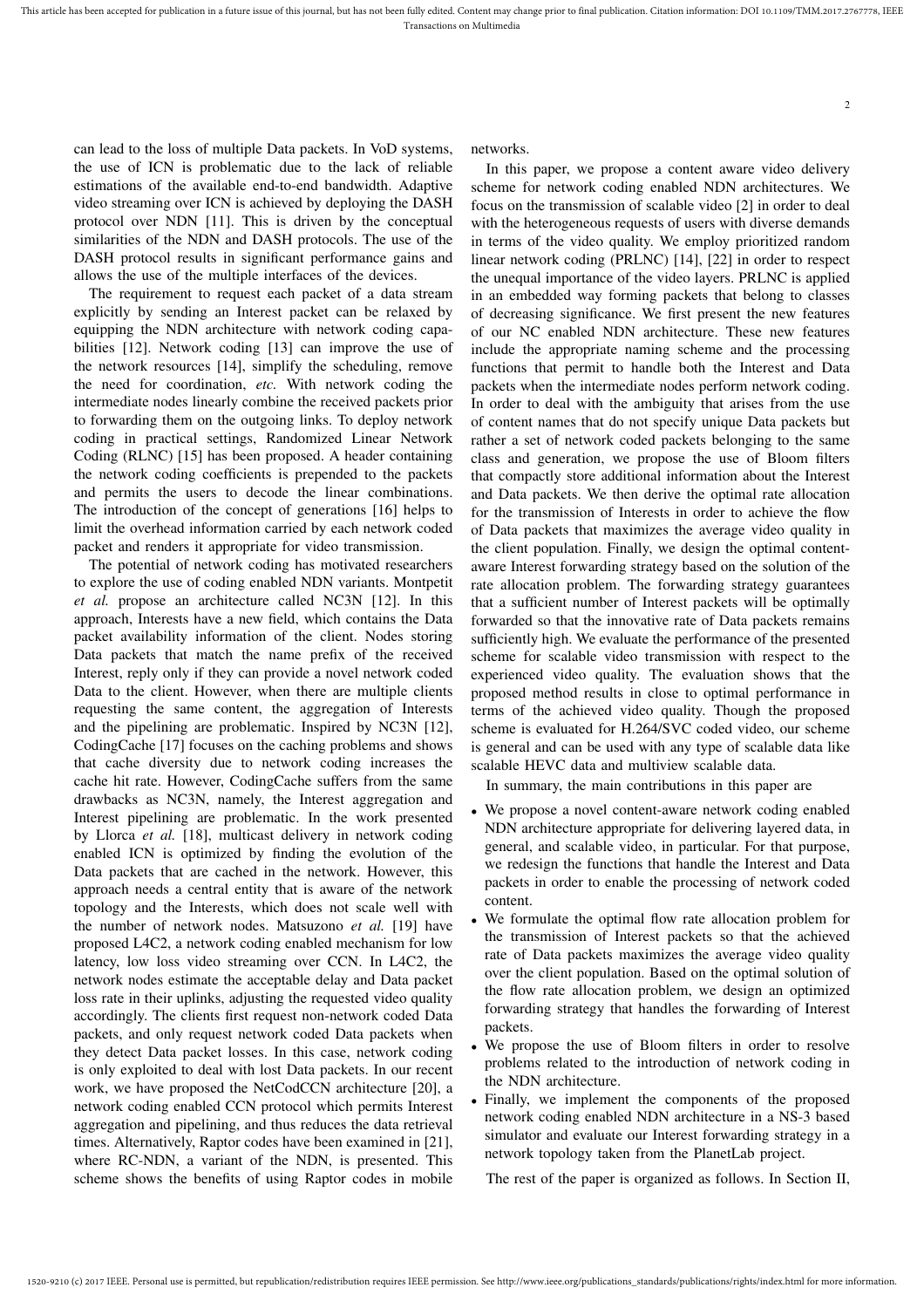we present the overview of the system and discuss the problem of optimally delivering layered video in our setting. Section III discusses the new features of the network coding enabled NDN architecture. Next, in Section IV, we present the flow rate allocation problem for the transmission of Interest packets along with our subgradient based optimization algorithm, and describe our optimized Interest forwarding strategy. The performance evaluation of the proposed architecture is presented in Section V. Section VI summarizes the paper.

# II. SYSTEM DESCRIPTION

### *A. Network and source models*

We consider a multi-hop wireline network with links that can simultaneously carry information in both directions between pairs of nodes. The network is modelled by a directed graph  $\mathcal{G} = (\mathcal{V}, \mathcal{E})$ .  $\mathcal{V}$  and  $\mathcal{E}$  denote the set of network nodes and links, respectively. The set *V* consists of a server node *s*, a set of intermediate nodes *N* and a set of client nodes *U*, *i.e.*,  $V = s \cup N \cup U$ . For notational convenience, we assume that every physical link is modelled by a pair of directed links in the graph *G*, such that  $(i, j) \in \mathcal{E}$  iff  $(j, i) \in \mathcal{E}$ , where the tuple  $(i, j)$  denotes the directed link from node *i* to node *j*. Assuming this convention, the set of network links  $\mathcal E$  can be written as  $\mathcal{E} = \mathcal{E}_I \cup \mathcal{E}_D$ , such that  $\mathcal{E}_I \cap \mathcal{E}_D = \emptyset$  and  $(i, j) \in \mathcal{E}_I$ iff  $(j, i) \in \mathcal{E}_D$ . The subgraph  $\mathcal{G}_I = (\mathcal{V}, \mathcal{E}_I)$  is used to transmit the Interest packets from the clients towards the server, while the subgraph  $\mathcal{G}_D = (\mathcal{V}, \mathcal{E}_D)$  is used to transmit the Data packets in the opposite direction. We further assume that the directed graphs  $G_I$  and  $G_D$  are acyclic, which ensures that the information does not cycle within the network. Each pair of links that corresponds to a single physical duplex channel is characterized by the cumulative transmission rate  $B_{ij}$  in bits per second (bps) that can be allocated proportionally to the traffic load in each direction.

The server *s* generates video content, which is delivered to the clients following the NDN architecture. The video delivery is initiated by the clients that transmit Interests for the desired video content. The Interests are routed to the server according to the routing information stored in the nodes' Forwarding Information Base (FIB) tables until a matching Data packet is found. The Data packet is then transmitted back to the client following the reverse path of that followed by the Interest.

Due to the heterogeneity of the clients in terms of bandwidth and video display capabilities, the clients can request video content encoded at different bit rates so as to adapt the quality of the delivered video to the available resources. To meet the diverse clients' demands, the server *s* encodes the video progressively into *L* layers with the scalable extension (SVC) of the H.264/AVC standard [2]. The *l*-th video layer, with  $l \in \mathcal{L} = \{0, 1, \ldots, L-1\}$ , is encoded at rate  $R_l$ (in packets/sec). The video layers include the base layer  $(l = 0)$ , which provides the basic video quality, and  $L - 1$ enhancement layers, which offer an incremental video quality improvement. The *l*-th video layer can be decoded only if all the previous video layers, *i.e.*,  $0, 1, \ldots, l - 1$ , have been successfully decoded [2]. The decoding dependencies between the video layers define a hierarchical structure with the base

layer being assigned the highest level of importance, while each subsequent layer has a decreasing degree of importance.

3

# *B. Prioritized delivery of scalable video*

In order to improve network performance in terms of throughput and efficient use of available resources, the server and the intermediate nodes combine the video packets with Prioritized Random Linear Network Coding (PRLNC) [14]. To enable the network coding (NC) operations without incurring an additional decoding delay penalty [16], the source data is segmented into generations. Each generation comprises source video packets with similar decoding deadlines, *e.g.*, a Group of Pictures (GOP), since all network coded packets of a generation are decoded simultaneously. Without loss of generality, we consider that the data of the *l*-th layer in each generation is packetized into  $\alpha_l$  packets and that the value of  $\alpha_l$  is the same for all generations. Prior to transmission, the packets within each generation are encoded by means of PRLNC [14]. Specifically, the packets are first categorized into *L* classes of decreasing importance, where the *l*-th class consists of source packets that belong to the first  $l + 1$  layers. The number of source packets that belong to the *l*-th class is  $\beta_l = \sum_{k=0}^{l} \alpha_k$ . Packets within each class are then encoded with RLNC. The coded packet that results from randomly combining the source packets from class *l* is hereafter referred to as network coded packet of class *l*. A network coded packet of class *l* is, therefore, a random linear combination of source packets from layers 0 to *l*.

The decoding of the network coded packets is done only at the client nodes by means of Gaussian elimination. A client can decode a generation of the *l*-th video layer only upon receiving  $\beta_l$  innovative packets of this generation from classes 0*,* 1*,...,l*. A network coded packet is considered innovative with respect to a set of network coded packets, when it cannot be generated by linearly combining the packets in the set. Note that class *l* contains up to  $\beta_l$  innovative network coded packets. The PRLNC method respects the intrinsic prioritized structure of the video data by adding more redundancy to more important layers with smaller indices through coding. It thus avoids penalizing clients that do not have sufficient resources to jointly decode all the video layers and offers an adaptive data delivery solution for clients with heterogeneous resources.

## *C. Optimal delivery of SVC video in NDN*

In our NC enabled NDN architecture for scalable video delivery, we adopt the convention that every Data packet represents a single network coded video packet of some class *l* and generation *g*. In order to respect the video delivery deadlines and meet the resource constraints of the clients, the flow of network coded Data packets to each client must be optimized. Let  $f_{ji}^l$  denote the rate of the flow of Data packets of class *l* on the link  $(j, i)$  and let  $f = \{f_{ji}^l : (j, i) \in \mathcal{E}_D, l \in \mathcal{L}\}\)$  be the vector of flow rates. The average video quality in the client population can be written as

$$
\overline{Q}(\boldsymbol{f}) = \frac{1}{U} \sum_{u \in \mathcal{U}} Q_u(\boldsymbol{f}^u) \tag{1}
$$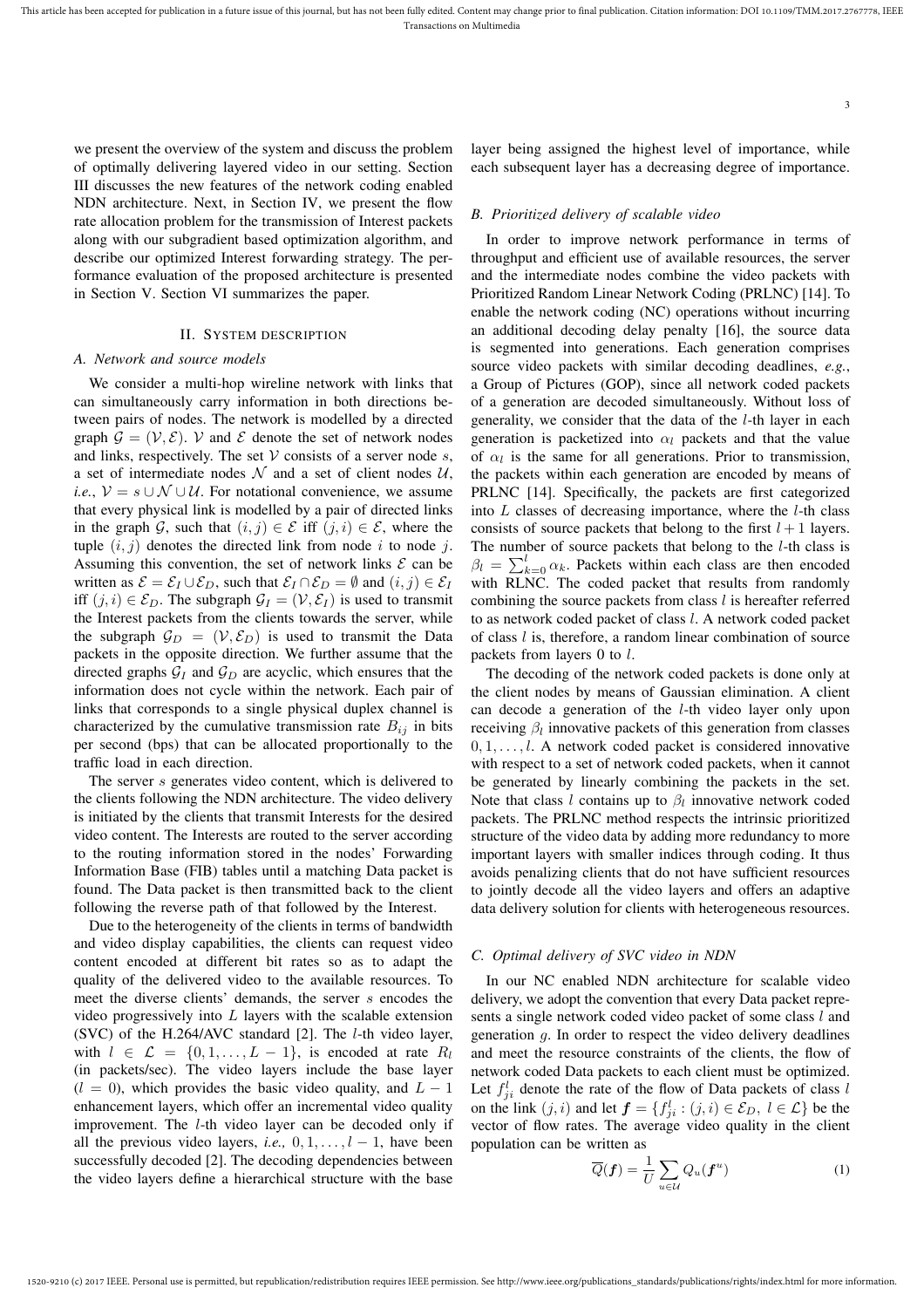where *U* is the number of clients in the network.  $Q_u(f^u)$  is the quality of the video delivered to client *u* as a function of the vector  $f^u = \{\sum_{j:(j,u)\in\mathcal{E}_D} f_{ju}^0, \sum_{j:(j,u)\in\mathcal{E}_D} f_{ju}^1, \dots,$ <br> $\sum_{j:(j,u)\in\mathcal{E}_D} f_{j:(j,u)\in\mathcal{E}_D}^1 f_{ju}^1, \dots,$  $f_{j:(j,u)\in\mathcal{E}_D}$   $f_{ju}^{L-1}$  of cumulative rates of Data packet flows of different packet classes on user's *u* input links. Note that the quality of the video delivered to user *u* depends only on the rates of the Data packet flows on the user's *u* input links. The function  $Q_u(f^u)$  is a piecewise constant function. It can be expressed as a linear combination of indicator functions as

$$
Q_u(\boldsymbol{f}^u) = \sum_{l=0}^{L-1} (q_l - q_{l-1}) \mathbb{1}_l(\boldsymbol{f}^u)
$$
 (2)

where *q<sup>l</sup>* is the video quality achieved after decoding the *l*-th video layer with  $q_{-1} = 0$ . The indicator function  $\mathbb{I}_l(f^u)$  is defined as  $\mathbb{I}_l(f^u)=1$  if the *l*-th video layer can be decoded at user *u* given  $f^u$ ; otherwise,  $\mathbb{I}_l(f^u)=0$ . Our goal is to maximize the average quality of the video delivered to the clients, and, therefore, we seek for the optimal values of the flow rates  $f$  that maximize the objective function in  $(1)$ .

The Interest packets in our framework express a request for a network coded packet of a certain class and generation, and can be consumed by any network coded packet of the specified class and generation. Since the flow of Data packets in the NDN architecture directly depends on the way that the Interests are propagated in the network, an optimized Interest forwarding strategy is essential in order to deliver the desired flow of Data packets to each client. We assume that the clients generate Interests according to an optimized rate allocation policy and that every Data packet is sent on a network link  $(j, i)$  in response to an Interest previously transmitted on the link (*i, j*). Under these assumptions, the problem of delivering the video to the clients at the optimal flow rates *f* can be translated into a twofold problem, where we need: (i) to determine the rate of the Interest packets for each class of Data packets that must be transmitted from the clients and intermediate nodes, and (ii) to design the optimal Interest forwarding strategy at clients and intermediate nodes that in combination with the output of the rate allocation algorithm would achieve the optimal target set of flow rates *f*.

## III. NETWORK CODING ENABLED NDN ARCHITECTURE

Before focusing on the solution of the problem introduced in Section II-C, we discuss the new features and functionalities of our network coding enabled NDN architecture. These new features enable the processing of the Data and Interest packets when network coding is performed in the NDN nodes.

# *A. Naming*

The naming scheme of our NC enabled NDN architecture follows the standard hierarchical naming of the NDN architecture and has the general format */component1/... /componentN/NCFlag/PacketId/GenIndx*. The *NCFlag* component enables the identification and subsequent processing of Interest packets that express interest for network coded data. The *NCFlag* is a binary flag. The "0" value signifies a request for an original source packet, while the "1" value corresponds

to a request for a network coded Data packet. Thus, the *NCFlag* permits the nodes to distinguish between the two types of Interest packets and to invoke the appropriate processing functions. The *PacketId* specifies the requested packet. When the *NCFlag* is "0", the *PacketId* is interpreted as the sequence number of the packet within the generation. The sequence number along with the generation index uniquely identify the packet within the entire sequence of source video packets. When the request is for a network coded Data packet, the *PacketId* is understood as the class which the network coded Data packet belongs to. In this case, the name in the Interest no longer specifies a unique Data packet but rather refers to any network coded packet of this class and generation. The last new component of the naming structure is the *GenIndx*. It encodes the index of the generation which the packet belongs to.

4

## *B. Bloom filter based processing*

Unlike the original NDN architecture, where the content name in the Interest identifies a unique Data packet, in our NC enabled NDN architecture the Interest packets express a request for a network coded packet of a certain class and generation. In this case, the content name does not specify a unique packet, but rather a group of packets with similar information content. On the one hand, the random linear coding of data packets in the network nodes increases the content diversity in the network and facilitates the optimization of the forwarding strategy, since an Interest requesting a network coded Data packet of a certain class and generation can potentially be consumed by any available linear combination of packets of this class and generation. This information diversity significantly contributes to the efficient use of bandwidth and caching resources. On the other hand, from the client's perspective, this approach introduces some degree of ambiguity since clients issue multiple Interest packets with the same content name in order to obtain all the packets of a certain class and generation. This may lead to consuming two or more distinct Interests with the same linear combination of source packets, resulting in reduced innovative packet rate. Thus, in order to maintain a sufficiently high innovative rate of network coded packets and ensure the timely delivery of the video content, it is necessary to design a mechanism to resolve the ambiguity created by the lack of unique mapping between content names and the data.

The mechanism that enables the proper handling of Interest and Data packets relies on the use of Bloom filters [23] that store some additional information about the Interest and the Data packets. Specifically, we add a new field that contains a Bloom filter (BF) in both the Interest and the Data packets. This BF is a compact representation of the set whose elements are the IDs of the clients. When a client generates an Interest packet, it inserts its ID in the originally empty BF. As the Interest packet is forwarded towards the location of the data, the content of its BF is modified by the forwarding strategy according to the rules that will be explained in Section IV-C. The BF of an Interest can be interpreted as the set of clients that are the destination nodes for the Data packet that will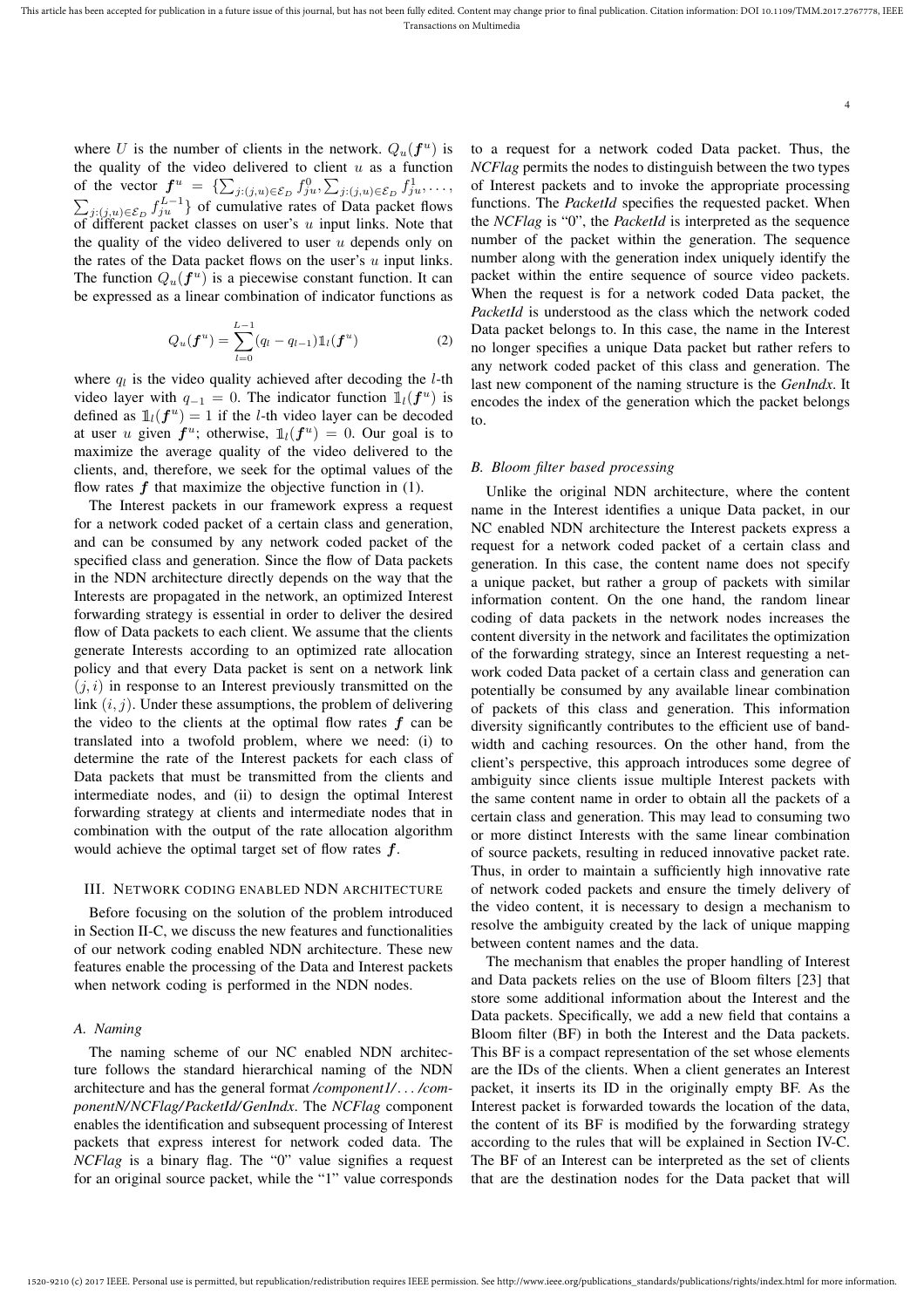consume this Interest. By inspecting the BF of the Interest that arrives on a node's face, the node can decide whether the Interest can be (i) aggregated with other Interests stored in the Pending Interest Table (PIT), (ii) consumed by the Data packets that are stored in the Content Store (CS) or (iii) must be inserted in the PIT as a new entry and forwarded further towards the content location. For example, an Interest that arrives at a node can be aggregated with another Interest with the same content name stored in the PIT as long as the intersection of their BFs is empty. This is due to the fact that they can be consumed by the same Data packet since the Data packet will be delivered to disjoint subsets of clients. When the intersection of the two BFs is not empty, the subsets of clients who are the destination nodes for the Data packet that will consume the Interests are not disjoint. The clients that are present in both BFs expect to receive two innovative Data packets. However, if the two Interests are aggregated, only one Data packet will be delivered to the clients, thus reducing their expected innovative rate. The BF of a Data packet can be interpreted in a similar way. It contains a compact representation of the set of destination nodes where the Data packet can be potentially forwarded. When a network coded Data packet is generated at a node in order to consume an Interest, the content of the BF of the Interest is copied to the BF of the newly generated network coded Data packet. Thus, when the Data packet arrives at a node, it can only consume the Interest whose BF contains a subset of the client IDs stored in the BF of the Data packet. In addition, once this Data packet has been forwarded to some of the clients whose IDs where originally in its BF, these clients are removed from the list of potential consumers of this data so as to avoid sending the same Data packet to the same client multiple times. In [24], we provide an illustrative example that further clarifies how the addition of the BF resolves the ambiguity created by the

will be provided in Sections III-C and III-D, respectively. Finally, since the Bloom filters are an essential element of our architecture and play an important role in the handling of the packets, they are also present in both the PIT and the CS. The modified tables are shown in Fig. 1. In the PIT, the list of incoming faces associated with some content name is replaced by a list of tuples  $\langle face, Bloom\ filter \rangle$ . Each tuple indicates the incoming face and the Bloom filter of the Interest packet which arrived on this face. For example, the first entry of the PIT table in Fig. 1(a) is an aggregation of two Interest packets for a network coded Data packet with content name */unibe.ch/videos/foreman.qcif/NC/class 0/gen 0*. The intersection of their Bloom filters is empty, which means that the Data packet that will consume the two Interests will be forwarded to two disjoint sets of clients. We can also see that the second entry contains an Interest packet for the same content. However, this Interest could not be aggregated with the first two, since some of the client IDs stored in its Bloom filter are also present in the Bloom filters of the first PIT entry. Similarly, for every Data packet that is stored in the CS, a tuple *(original, sent)* of Bloom filters is also stored in the CS along with the content name and the payload, as shown in Fig.

user of network coding. The formal description of the use of Bloom filters in the processing of Interest and Data packets

| Content name                                   | <b>Requesting faces</b><br>$\langle face, Bloom filter \rangle$ |
|------------------------------------------------|-----------------------------------------------------------------|
| /unibe.ch/videos/foreman.qcif/NC/class_0/gen_0 | (0,0010010101)<br>(2,0101000010)                                |
| /unibe.ch/videos/foreman.qcif/NC/class_0/gen_0 | (1,0011110110)                                                  |
| /unibe.ch/videos/foreman.qcif/NC/class_1/gen_0 | (1,0010000101)<br>(1, 1001100000)<br>(2,0100010010)             |
|                                                |                                                                 |

5

(a) Pending Interest Table (PIT)

| Content name                                   | <b>Bloom filters</b><br>$\langle original, sent \rangle$ | Pavload       |
|------------------------------------------------|----------------------------------------------------------|---------------|
| /unibe.ch/videos/foreman.qcif/NC/class_0/gen_0 | (0010010101.0000010001)                                  | .             |
| /unibe.ch/videos/foreman.qcif/NC/class_0/gen_0 | (1011010011, 1001000010)                                 | $\cdots$      |
| /unibe.ch/videos/foreman.qcif/NC/class_1/gen_0 | (0010010101, 0010010101)                                 | $\cdots$      |
| /unibe.ch/videos/foreman.qcif/NC/class_0/gen_1 | (1100011100.1100011100)                                  | $\sim$ $\sim$ |
| 1.1.1                                          | 1.1.1                                                    | 1.1.1         |

(b) Content Store (CS)

Fig. 1. (a) Modified Pending Interest Table (PIT). The tuple  $\langle face,$ *Bloom filter*) denotes the face on which the Interest arrived and the content of its BF. (b) Modified Content Store (CS). The tuple  $\langle original, sent \rangle$ denotes the BF of the Data packet and the BF which stores the set of client IDs which the Data packet has already been forwarded to.

1(b). The *original* element of the tuple is an exact copy of the Bloom filter of the Interest packet that was consumed by this Data packet. The *original* Bloom filter is inserted in the Data packet when it is created by linearly combining matching Data packets stored in the CS with PRLNC, and then transmitted and stored along with the Data packet in the CS of the next hop node. The *sent* element of the tuple is the Bloom filter which stores the "sent" information, *i.e.*, the set of client IDs which the Data packet has already been forwarded to. The *sent* Bloom filter is only stored in the CS and is not transmitted with the Data packets. The addition of a second Bloom filter in each data entry of the CS is necessary, since the removal of elements from a Bloom filter is not permitted as it might cause false negatives [23]. Note that, even though the Data packets stored in the CS may have the same content name, they are linearly independent. Thus, even though the first two entries of the CS depicted in Fig. 1(b) have the same content name, the Data packets which correspond to these entries have linearly independent network coding coefficient vectors.

## *C. Handling of Interest packets*

The order in which the data structures are checked in our NC enabled NDN architecture differs from that of the standard NDN in order to guarantee that a sufficient number of innovative packets will be delivered to all clients. A PIT match is preferred over an FIB match and a FIB match is preferred over a CS match. The latter is due to the fact that some Interests require the linear combination of multiple Data packets in order to be consumed. Since these Data packets arrive at the node asynchronously, it may happen that another Interest with the same content name can arrive at the node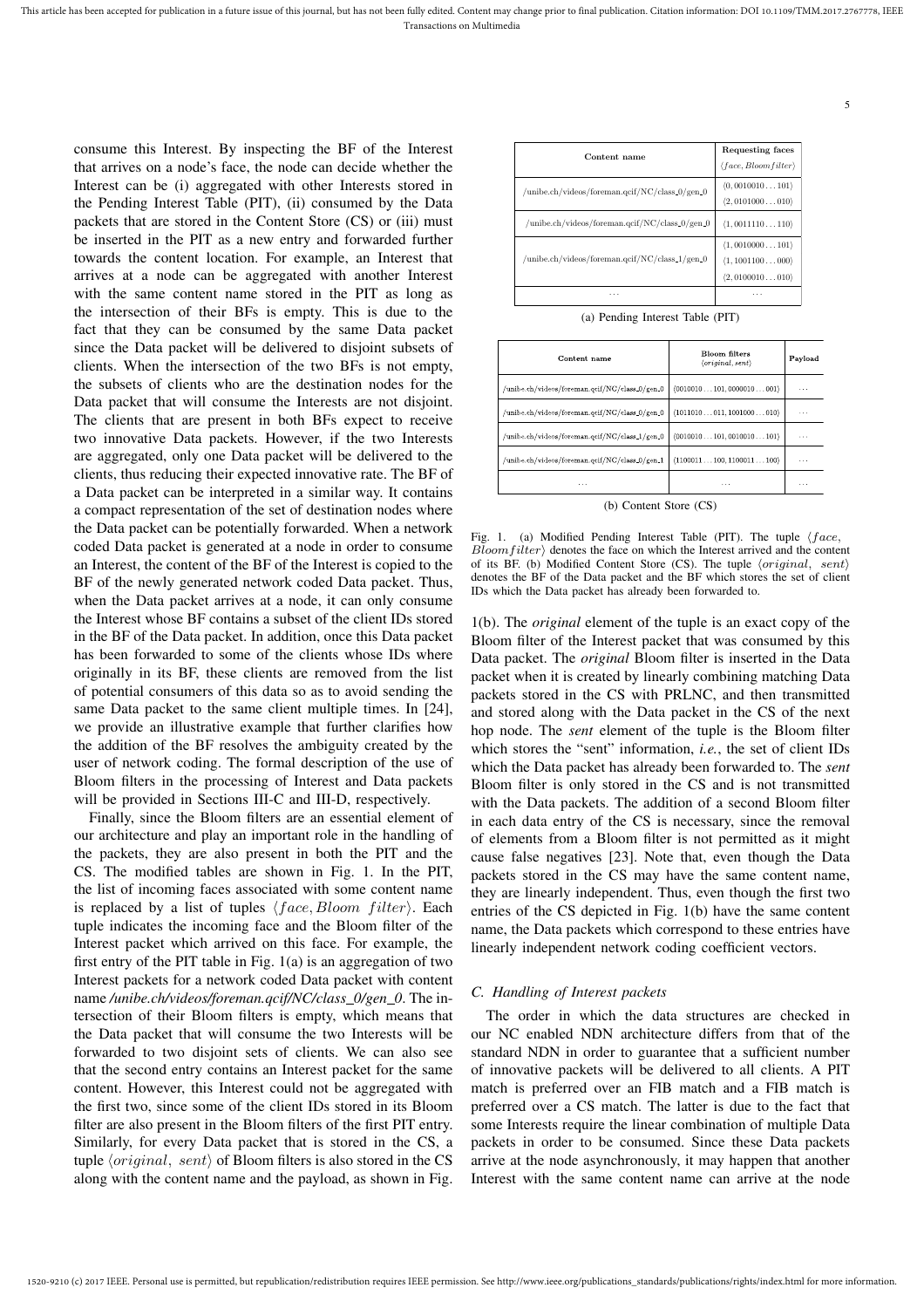between the arrivals of the first and last Data packets required to generate the linear combination. If CS is checked first, this Interest packet will be consumed by the Data packets already stored in the CS. In that case, when the last Data packet arrives, there will not be sufficient innovative data in the CS to consume the pending Interest, which will remain in the PIT until it expires, reducing thus the flow of innovative Data packets. This case will be illustrated with an example in Section IV-C, once we have presented the forwarding strategy.

When an Interest arrives on some face, the PIT is checked for a pending Interest requesting the same content. Unlike the standard NDN architecture, where a positive outcome is observed if the content name of the incoming Interest matches the name of some pending Interest, this criterion is not sufficient for the PIT lookup procedure in the case of NC enabled NDN. This insufficiency stems from the fact that the content name in our framework no longer specifies a unique Data packet, but rather a collection of Data packets, *i.e.*, the set of network coded packets that belong to the same class and generation. In order to obtain all the network coded packets of a certain class and generation, a client will issue as many Interest packets with the same content name as the number of packets in the specified class. It is, therefore, highly likely that two Interests with the same content name may be requesting two linearly independent Data packets and cannot be aggregated in the PIT. In order to decide whether an Interest can be aggregated with another pending Interest, additional criteria are necessary for the PIT lookup procedure. These criteria are based upon the information that is stored in the BFs of the Interests.

Let *I* denote the incoming Interest packet. Algorithm 1 summarizes the PIT lookup for a pending Interest upon the arrival of *I*. The algorithm takes as input the set  $P_I$  of pending Interests in the PIT whose content name matches the name of *I*, and outputs the Boolean variable *PendingInterestExists*. The latter indicates whether a matching pending Interest was found. If a matching pending Interest exists in the PIT, the algorithm outputs a pointer  $I_x$  to the corresponding PIT entry. The PIT lookup is performed as follows. For every pending Interest packet *I'* in  $\mathcal{P}_I$ , we first compute the union  $BF_I^{union}$  of the BFs that are stored in the list of requesting faces of *I'*. This union contains the set of clients whose request can be satisfied by the same Data packet. We then compare the set of client IDs stored in  $BF_I^{union}$  with the set  $U_I$  of the client IDs stored in the Bloom filter  $BF_I$  of *I*. If none of the client IDs in  $U_I$ is present in  $BF_I^{union}$ ,  $I'$  is considered as a matching pending Interest packet. This essentially means that  $I$  and  $I'$  can be consumed by the same Data packet. It is worth mentioning that the use of the BFs and the additional conditions on the PIT lookup procedure enable pipelining, which would not be otherwise feasible due to the fact that the same content name describes more than one network coded Data packet.

If a pending Interest packet is found in the PIT, the arrival face of *I* as well as its Bloom filter  $BF_I$  are stored in the list of requesting faces of the entry pointed by  $I<sub>x</sub>$  and no further action is taken. If no matching pending Interest exists, the FIB is checked for a matching entry. The FIB lookup procedure is identical to the one in the standard NDN architecture and Algorithm 1 PIT lookup procedure upon arrival of the Interest packet *I*

6

- 1: Input: *I*, *P<sup>I</sup>*
- 2: Output: *PendingInterestExists*, *I<sup>x</sup>*
- 3: Initialization:  $PendingInterestExists \leftarrow false$  $U_I \leftarrow \{u \in \mathcal{U} \mid u \text{ in } BF_I\}$
- 
- 4: **while**  $\mathcal{P}_I \neq \emptyset$  **do**<br>5: Select the first
- 5: Select the first  $I'$  in  $\mathcal{P}_I$ <br>6: Compute  $BF^{union}_I$ , *i.e.* 6: Compute  $BF_I^{union}$ , *i.e.* the union of Bloom filters in the list of requesting
- faces associated with  $I'$ <br>7: **if**  $BF_{I'}^{union} \cap BF_u \neq BF_u$  for all  $u \in U_I$  then
- 8: *PendingInterestExists*  $\leftarrow$  **true**,  $I_x \leftarrow I', \mathcal{P}_I \leftarrow \emptyset$
- 9: else
- 10:  $\mathcal{P}_I \leftarrow \mathcal{P}_I \setminus I'$ <br>11: **end if** end if
- 12: end while
- 13: return *PendingInterestExists*, *I<sup>x</sup>*

| <b>Algorithm 2</b> CS lookup procedure upon arrival of the Interest packet $I$                                                                                      |  |  |  |  |
|---------------------------------------------------------------------------------------------------------------------------------------------------------------------|--|--|--|--|
| 1: Input: $I, \mathcal{D}_I$                                                                                                                                        |  |  |  |  |
| 2: <b>Output:</b> MatchingDataExists, $\mathcal{D}'$                                                                                                                |  |  |  |  |
| 3: Initialization: $\mathcal{U}'_I \leftarrow \emptyset$ , $\mathcal{D}'_I \leftarrow \emptyset$ ,                                                                  |  |  |  |  |
| $MatchingDataExists \leftarrow false, \mathcal{U}_I \leftarrow \{u \in \mathcal{U} \mid u \in BF_I\}$                                                               |  |  |  |  |
| 4: while $\mathcal{U}_I \neq \emptyset$ and $\mathcal{D}_I \neq \emptyset$ do                                                                                       |  |  |  |  |
| Select the first D in $\mathcal{D}_I$<br>5:                                                                                                                         |  |  |  |  |
| for every $u \in \mathcal{U}_I$ do<br>6:                                                                                                                            |  |  |  |  |
| if $u \in BF_D$ and $u \notin BF_D^{sent}$ then<br>7:                                                                                                               |  |  |  |  |
| $\mathcal{D}_I' \leftarrow \mathcal{D}_I' \cup D, \mathcal{U}_I' \leftarrow \mathcal{U}_I' \cup u$<br>8:                                                            |  |  |  |  |
| end if<br>9:                                                                                                                                                        |  |  |  |  |
| end for<br>10:                                                                                                                                                      |  |  |  |  |
| $\mathcal{D}_I \leftarrow \mathcal{D}_I \backslash D, \mathcal{U}_I \leftarrow \mathcal{U}_I \backslash \mathcal{U}'_I, \mathcal{U}'_I \leftarrow \emptyset$<br>11: |  |  |  |  |
| $12:$ end while                                                                                                                                                     |  |  |  |  |
| 13: if $\mathcal{U}_I == \emptyset$ then                                                                                                                            |  |  |  |  |
| $MatchingDataExists \leftarrow true$<br>14:                                                                                                                         |  |  |  |  |
| $15:$ end if                                                                                                                                                        |  |  |  |  |
| 16: return <i>MatchingDataExists</i> , $\mathcal{D}'_I$                                                                                                             |  |  |  |  |
|                                                                                                                                                                     |  |  |  |  |
|                                                                                                                                                                     |  |  |  |  |

is based only on the content name. If a matching FIB entry is found, the Interest packet is forwarded according to the forwarding strategy that will be described in Section IV-C, and then inserted as a new entry in the PIT.

If both the PIT and the FIB lookup procedures fail to produce a positive outcome, the CS is searched for a Data packet that can potentially consume *I*. In order to determine whether the CS contains such a Data packet, we once again make use of the information stored in the BFs of *I* and the Data packets in the CS. The CS lookup procedure upon the arrival of *I* is summarized in Algorithm 2. The algorithm takes as input the set  $\mathcal{D}_I$  of Data packets in the CS, whose content names match the content name of *I*. For every client *u* whose ID is stored in the Bloom filter  $BF_I$  of *I*, the algorithm searches the set  $\mathcal{D}_I$  for a Data packet *D*, that has the same client ID stored in its Bloom filter BF*D*, but not in the Bloom filter BF<sub>2</sub><sup>sent</sup>, which keeps track of the clients to whom *D* has been already forwarded. If a Data packet satisfying these criteria is found for all the clients in  $U_I$ , then a Data packet that matches *I* can be generated from the Data packets stored in the CS. The output Boolean variable *MatchingDataExists* indicates whether a Data packet can be generated to consume *I*. In case of a positive outcome, the algorithm also outputs a set  $\mathcal{D}'_I$  of Data packets that must be combined with RLNC in order to consume *I*. This CS lookup procedure guarantees that a Data packet that has already been sent in response to an Interest packet originating from some client *u*, will not be retransmitted multiple times to *u*.

If the outcome of the Algorithm 2 is true, a network coded Data packet is generated by combining the Data packets in the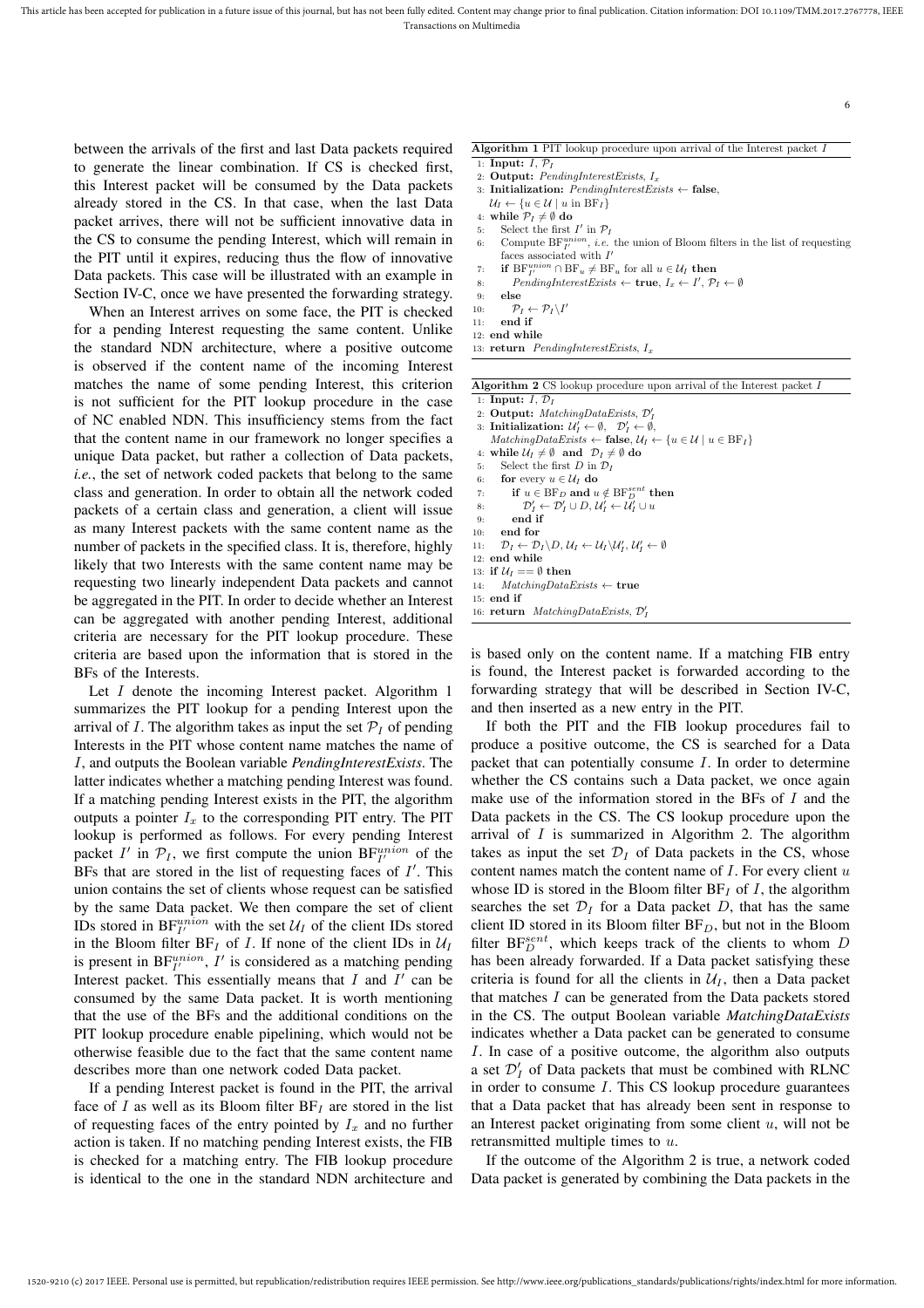| consumes the Interest packet I                                                      |
|-------------------------------------------------------------------------------------|
| 1: Input: $I, \mathcal{D}'_I$                                                       |
| 2: Initialization: $\mathcal{U}_I \leftarrow \{u \in \mathcal{U} \mid u \in BF_I\}$ |
| 3: while $\mathcal{U}_I \neq \emptyset$ do                                          |
| 4: Pick $u \in \mathcal{U}_I$                                                       |
| 5: Find $D \in \mathcal{D}'_I$ s.t. $u \in BF_D$ and $u \notin BF_D^{sent}$         |
| 6: Insert u in $BF^{sent}_{D}$                                                      |
| 7: $\mathcal{U}_I \leftarrow \mathcal{U}_I \setminus u$                             |
| 8: end while                                                                        |

Algorithm 3 CS update procedure after transmission of Data packet that

set  $\mathcal{D}'_I$  with RLNC. The BF of the newly generated network coded Data packet is set equal to the BF of *I*. The network coded packet is then scheduled for transmission on the arrival face of *I*. The CS is updated according to the procedure described in Algorithm 3. In particular, the IDs of the clients that are stored in the Bloom filter  $BF_I$  of *I*, are inserted in the Data packets in the set  $\mathcal{D}'_I$  that where identified as not yet transmitted to those clients. This update of the CS entries ensures that the network coded Data packets stored in CS will not be sent multiple times to the same client.

If after examining all three data structures, *i.e.*, PIT, FIB and CS, a match is not found, the incoming Interest packet is inserted as a new entry in the PIT and remains there until a matching Data packet arrives at the node. The absence of a match in all three data structures indicates that the node has already forwarded the necessary number of Interest packets in order to receive a sufficient amount of innovative content but not all the data has yet arrived at the node.

## *D. Handling of Data packets*

When a Data packet arrives, the timestamp of the video packet is first inspected. If according to the timestamp the packet has expired, the Data packet is discarded. If the incoming Data packet has not expired, a PIT lookup is performed for a matching pending Interest packet. A PIT match is determined based on not only the content name, as in the standard NDN architecture, but also on the information stored in the BFs of the incoming Data packet and of the pending Interests. The PIT lookup procedure upon arrival of an innovative Data packet *D* is described in Algorithm 4. The algorithm takes as input the set  $P_D$  of pending Interests whose content name matches the name of  $D$ , and the set  $\mathcal{D}_D$  of Data packets stored in the CS, whose name matches the name of *D*. For every pending Interest  $I' \in \mathcal{P}_D$ , Algorithm 2 is invoked in order to determine whether the data stored in the CS is sufficient to consume  $I'$ . If a set of necessary Data packets is found, Algorithm 4 outputs the pending Interest *I* that can be consumed as well as the set  $\mathcal{D}'_D$  of Data packets in CS that are required to consume *I*. A network coded Data packet is then generated by combining all the Data packets in  $\mathcal{D}'_D$ with RLNC and is scheduled for transmission on all the faces in the list of requesting faces of the pending Interest *I*. *I* is then removed from the PIT and the CS is updated using the procedure of Algorithm 3 with input *I* and  $\mathcal{D}'_D$ . The above procedure is repeated until no matching pending Interest can be found.

|     | <b>Algorithm 4</b> PIT lookup procedure upon arrival of an innovative Data packet                         |
|-----|-----------------------------------------------------------------------------------------------------------|
| D   |                                                                                                           |
|     | 1: Input: $\mathcal{P}_D, \mathcal{D}_D$                                                                  |
|     | 2: <b>Output:</b> PendingInteretsExists, $\mathcal{D}'_D$ and I                                           |
|     | 3: Initialization: <i>PendingInteretsExists</i> $\leftarrow$ false, $\mathcal{D}'_D \leftarrow \emptyset$ |
|     | 4: while $\mathcal{P}_D \neq \emptyset$ do                                                                |
| 5:  | Select the first $I'$ in $\mathcal{P}_D$                                                                  |
| 6:  | Run Algorithm 2 with $I'$ , $\mathcal{D}_D$ as input                                                      |
| 7:  | Let <i>MatchingDataExists</i> , $\mathcal{D}'_D$ be the output of step 6                                  |
| 8:  | if $MatchingDataExists == true$ then                                                                      |
| 9:  | $PendingInterestExists \leftarrow true, I \leftarrow I', P_D \leftarrow \emptyset$                        |
| 10: | else                                                                                                      |
| 11: | $\mathcal{P}_D \leftarrow \mathcal{P}_D \backslash I'$                                                    |
| 12: | end if                                                                                                    |
|     | $13:$ end while                                                                                           |

7

## IV. OPTIMIZED CONTENT-AWARE INTEREST FORWARDING STRATEGY BASED ON RATE ALLOCATION

14: **return** *PendingInteretsExists*,  $\mathcal{D}'_D$  and *I* 

In this section, we focus on the problem of delivering the video to the clients at the optimal flow rates  $f$ , as introduced in Section II-C, and describe the rate allocation based Interest forwarding strategy for the delivery of scalable video in the NC enabled NDN architecture.

#### *A. Content-aware rate allocation for Interest packets*

We first present our algorithm for determining the rates of Interest packets for each class of network coded packets that must be transmitted from the clients and the intermediate nodes in order to achieve the optimal average quality of the video delivered to the clients. Our approach relies on the observation that Interests generated by different clients and expressing interest for a network coded packet of the same class *l* and generation *g* can be aggregated upon arriving at a node and consumed by the same network coded packet. Hence, only a single Interest has to be transmitted further towards the server to fetch the requested Data packet. Taking into account this property, we can make use of the concept of *conceptual flows* to design our content-aware rate allocation algorithm. Conceptual flows are network flows that can coexist in the network without competing for the link bandwidth [25]. Thus, the overall flow of Interest packets from the clients to the servers can be regarded as a superposition of *U* unicast conceptual flows from each client to the server, where  $U = |\mathcal{U}|$ is the number of clients in the network. The rate of the actual flow on a link is the maximum of the rates of all the conceptual flows that pass through this link.

Let  $r^{u,l}$  denote the conceptual flow of Interest packets expressing a request for network coded packets of class  $l \in \mathcal{L}$ and originating from client  $u \in \mathcal{U}$ , and let  $r_{ij}^{u,l}$  be the rate of the conceptual flow  $r^{u,l}$  on link  $(i, j)$ ,  $\forall (i, j) \in \mathcal{E}_I$ . The rate of the actual flow of Interests for class *l* network coded packets on link  $(i, j)$  will be  $z_{ij}^l = \max_{u \in \mathcal{U}} r_{ij}^{u,l}$ , since Interests originating from different clients can be consumed by the same network coded packet. Having assumed that every Interest transmitted on link  $(i, j) \in \mathcal{E}_I$  is eventually consumed by a matching Data packet transmitted on link  $(j, i) \in \mathcal{E}_D$ , the rate of the flow of Data packets on link  $(j, i)$  is equal to the rate of the flow of Interests  $z_{ij}^l$  on link  $(i, j)$ . Thus, we have  $z_{ij}^l = f_{ji}^l$ ,  $\forall (i, j) \in \mathcal{E}_I$  and  $(j, i) \in \mathcal{E}_D$ .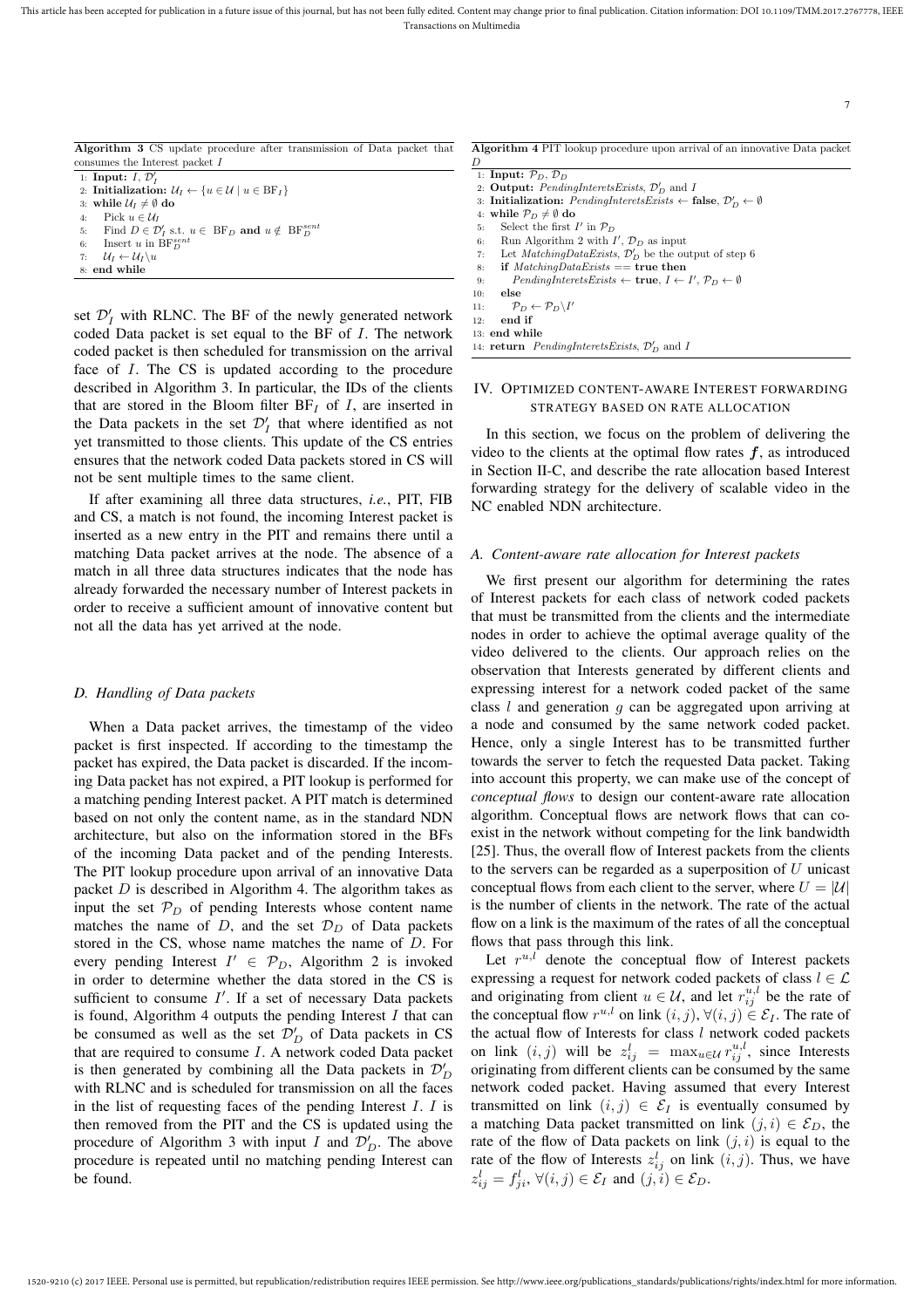Recall from Section II-C that the average video quality  $\overline{Q}(f)$  is a piecewise constant function. Hence, there can be multiple sets of rate values that maximize the function in (1). To resolve this ambiguity and give higher priority to more important classes of packets, *i.e.*, classes with lower indices *l*, we introduce a cost function for each user *u* that represents the overall cost of requesting packets of different classes:

$$
C_u(\boldsymbol{r}^u) = \boldsymbol{c}^T \boldsymbol{r}^u = \sum_{l=0}^{L-1} c_l \sum_{j:(u,j)\in \mathcal{E}_I} r_{uj}^{u,l}
$$
(3)

where  $c = (c_0, c_1, \ldots, c_{L-1})^T$  is the cost vector,  $r^u = (r^{u,0},$  $r^{u,1}, \ldots, r^{u,L-1}$ <sup>T</sup> is the vector of conceptual flows of Interests associated with user *u*, and  $r^{u,l} = \sum_{j:(u,j)\in\mathcal{E}_I} r^{u,l}_{uj}$ ,  $\forall u \in \mathcal{U}$ , due to the flow conservation property. The cost function  $C_u(\mathbf{r}^u)$  associated with user *u* is a linear function of the rates of conceptual flows of different classes requested by the user and, essentially, represents the total cost for the bandwidth consumed by the client *u* for sending the Interest packets. *c<sup>l</sup>* is the bandwidth cost for requesting network coded packets of class *l*. By including the cost function in the problem formulation, we can cast our rate allocation problem as an optimization problem that seeks to maximize the average video quality while minimizing the average cost:

$$
\underset{\boldsymbol{f},\boldsymbol{r}^u}{\arg\max} \frac{1}{U} \sum_{u\in\mathcal{U}} \left( Q_u(\boldsymbol{f}^u) - C_u(\boldsymbol{r}^u) \right) \tag{4}
$$

The costs  $c_0, c_1, \ldots, c_{L-1}$  can be chosen arbitrarily, but must satisfy the following constraints:

$$
0 < c_0 < c_1 < \dots < c_{L-1} \tag{5a}
$$

$$
c_l < \frac{q_l - q_{l-1}}{\sum_{k=0}^l R_k}, \ l = 1, 2, \dots, L - 1 \tag{5b}
$$

Constraint (5a) implies that lower cost is assigned to more important packet classes, while higher cost is assigned to less important packet classes. This guarantees that more important classes, *i.e.*, classes that can be decoded by a larger number of users, are given higher priority in the rate allocation algorithm compared to the less important classes, *i.e.*, classes with higher index *l* that can be decoded only by a limited number of users with sufficiently large bandwidth resources. Constraint (5b) ensures that a feasible rate allocation vector that leads to decoding video layers up to the  $l-1$ -th layer is not preferred over a feasible rate allocation vector that leads to decoding video layers up to the *l*-th layer because of the introduction of the cost function. To further explain the intuition behind this constraint, let us consider user *u* and let  $r^u(l)$  be a feasible vectors of conceptual flows of Interests associated with user *u*, that leads to decoding up to layer *l*, *i.e.*,  $Q_u(\mathbf{r}^u(l)) = q_l$ . Similarly, let  $r^u(l-1)$  be a feasible vector of conceptual flows of Interests associated with user *u* that leads to decoding up to layer  $l-1$ , *i.e.*,  $Q_u(\mathbf{r}^u(l-1)) = q_{l-1}$ . Without loss of generality, we can assume that  $r^{u,k}(l) = 0, \forall k > l$ , since layers higher than *l* cannot be decoded with this rate allocation. In order to make sure that the vector  $r^u(l-1)$  is not preferred over the vector  $r^u(l)$ , it must hold that

$$
Q_u(\mathbf{r}^u(l)) - C_u(\mathbf{r}^u(l)) > Q_u(\mathbf{r}^u(l-1)) - C_u(\mathbf{r}^u(l-1))
$$
\n(6)

For the inequality (6) to hold  $\forall r^u(l)$  and  $r^u(l-1)$ , we must have that

$$
\min Q_u(\mathbf{r}^u(l)) - C_u(\mathbf{r}^u(l)) > \max Q_u(\mathbf{r}^u(l-1)) - C_u(\mathbf{r}^u(l-1))
$$
\n(7)

from where after some manipulation it follows that

$$
q_l - \max C_u(\mathbf{r}^u(l)) > q_{l-1} - \min C_u(\mathbf{r}^u(l-1)) \quad (8)
$$

Since, by assumption, costs assigned to higher layers are greater than costs assigned to lower layers and  $r^{u,k}(l)=0$  $\forall k > l$ , we have that

$$
C_u(\mathbf{r}^u(l)) = \sum_{k=0}^l c_k \mathbf{r}^{u,k}(l) < c_l \sum_{k=0}^l \mathbf{r}^{u,k}(l) \leq c_l \sum_{k=0}^l R_k
$$

Thus,  $\max C_u(\mathbf{r}^u(l)) = c_l \sum_{k=0}^l R_k$ . It also holds that  $\min C_u(r^u(l-1)) = 0$ . Combining these results with the inequality (8) leads immediately to the constraint in (5b).

Using the fact that  $f_{ju}^l = z_{uj}^l$  and  $z_{uj}^l = \max_{w \in \mathcal{U}} r_{uj}^{w,l} =$  $r_{uj}^{u,l}$  (since  $r_{wj}^{u,l} = 0$ ,  $\forall w \neq u$ ), it follows that  $f_{ju}^l = r_{uj}^{u,l}$ ,  $\forall u \in \mathcal{U}$  and  $\forall j : (j, u) \in \mathcal{E}_D$ . We can thus re-express the video quality at user *u* as a function of the rates of the conceptual flows of Interest packets as follows:

$$
Q_u(\boldsymbol{f}^u) = Q_u(\sum_{j:(j,u)\in\mathcal{E}_D} f_{ju}^0, \dots, \sum_{j:(j,u)\in\mathcal{E}_D} f_{ju}^{L-1})
$$
  
=  $Q_u(\sum_{j:(u,j)\in\mathcal{E}_I} r_{uj}^{u,0}, \dots, \sum_{j:(u,j)\in\mathcal{E}_I} r_{uj}^{u,L-1}) = Q_u(\boldsymbol{r}^u)$  (9)

By combining (4), (3) and (9), the objective function in the optimization problem in (4) can be rewritten as:

$$
\underset{\boldsymbol{r}\in\mathcal{R}}{\arg\max} \frac{1}{U} \sum_{u\in\mathcal{U}} \left( Q_u(\boldsymbol{r}^u) - \boldsymbol{c}^T \boldsymbol{r}^u \right) \tag{10}
$$

where *r* is the vector of all rate variables  $r_{ij}^{u,l}$ ,  $\forall (i, j) \in$  $\mathcal{E}_I$ ,  $\forall u \in \mathcal{U}$ ,  $\forall l \in \mathcal{L}$ . The polytope *R* is defined by the following set of linear equality and inequality constraints:

$$
r_{ij}^{u,l} \ge 0, \quad \forall u \in \mathcal{U}, \ \forall (i,j) \in \mathcal{E}_I, \ \forall l \in \mathcal{L}
$$
 (11a)

$$
\sum_{n:(n,i)\in\mathcal{E}_I} r_{ni}^{u,l} = \sum_{j:(i,j)\in\mathcal{E}_I} r_{ij}^{u,l}, \quad \forall u \in \mathcal{U}, \ \forall i \in \mathcal{N}, \ \forall l \in \mathcal{L} \tag{11b}
$$

$$
\sum_{k=0}^{l} \sum_{j:(u,j)\in\mathcal{E}_{I}} r_{uj}^{u,k} \le \sum_{k=0}^{l} R_k, \quad \forall u \in \mathcal{U}, \ \forall l \in \mathcal{L}
$$
 (11c)

$$
x_{ij}^l \ge r_{ij}^{u,l}, \quad \forall u \in \mathcal{U}, \ \forall (i,j) \in \mathcal{E}_I, \ \forall l \in \mathcal{L}
$$
 (11d)

$$
\sum_{l \in \mathcal{L}} x_{ij}^l (p_I + p_D) \le B_{ij} \quad \forall (i, j) \in \mathcal{E}
$$
 (11e)

where  $p_I$  and  $p_D$  in (11e) are the size (in bits/packet) of the Interest and Data packets, respectively. The objective function in (10) is a function of only the rates of the conceptual flows of Interest packets on the input links of the clients. Constraints  $(11a) - (11e)$  define the set of feasible rate allocations for the conceptual flows of Interest packets. Constraint (11a) guarantees that every conceptual flow is non-negative. Constraint (11b) is the flow conservation constraint that holds for every conceptual flow, since every conceptual flow is a unicast flow from the client to the server. This constraint guarantees that the number of Interests that enter an intermediate node is equal to the number of Interests that are transmitted from the node for every conceptual flow and for every class of network coded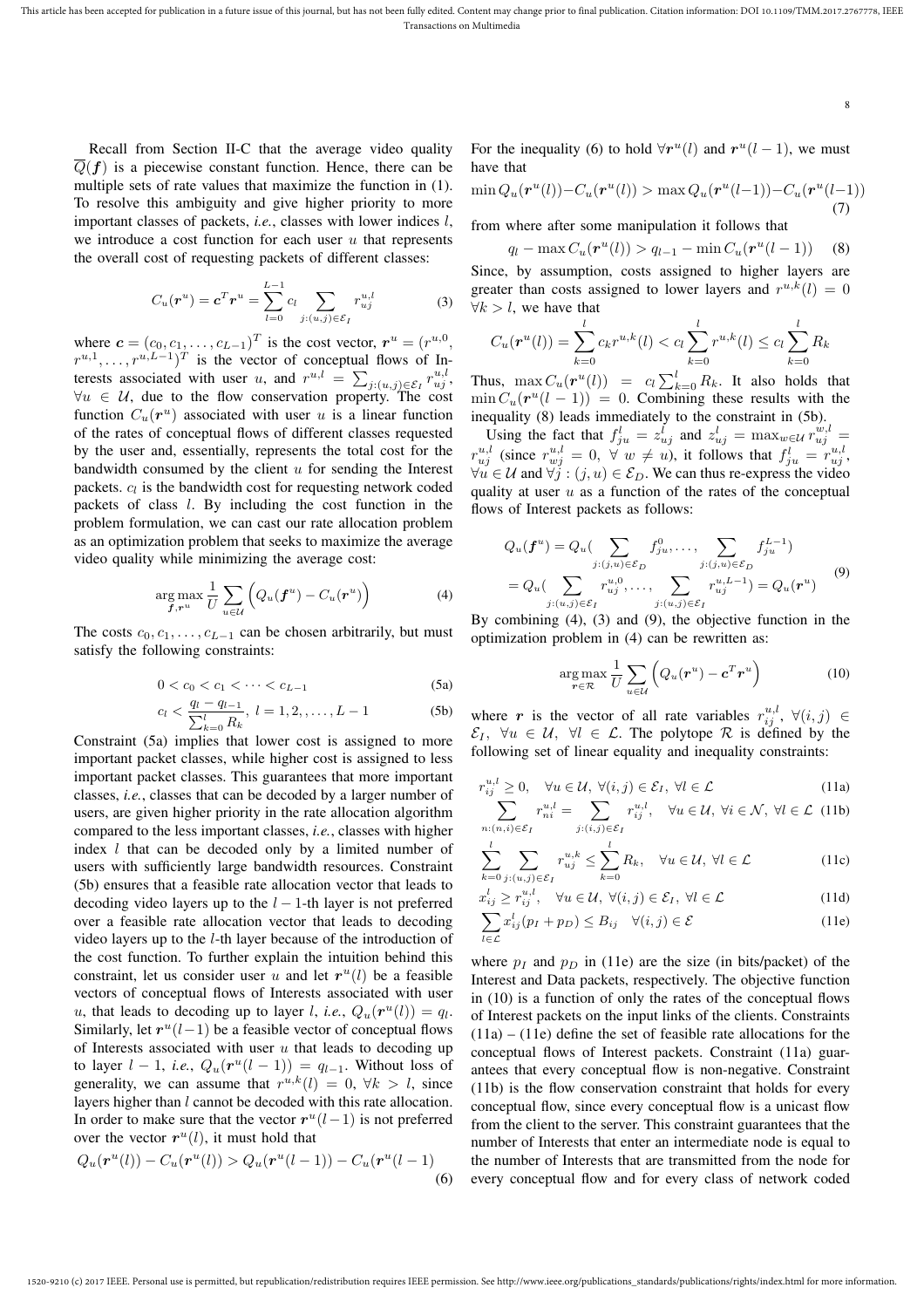packets. Constraint (11c) is the innovative rate constraint, which states that the rate of Interests generated by a client for each class of network coded packets should not exceed the maximum rate of innovative Data packets that the source can provide. Together (11b) and (11c) ensure that the clients do not request Data packets at a rate which is higher than the rate at which innovative Data packets are generated by the server. The variable  $x_{ij}^l$  in (11d) is an auxiliary variable that represents the actual transmission rate of Interests for network coded packets of class *l* on link  $(i, j)$ . It upper bounds the rates of the conceptual flows of Interests on every link. The actual rates  $x_{ij}^l$  are further bounded in (11e) by the available bandwidth on the link. Constraint (11e) states that the bandwidth required to transmit the Interests and the Data packets that consume these Interests on a link, should not exceed the overall bandwidth available for that link.

### *B. Subgradient-based optimization algorithm*

In this section, we present an efficient algorithm based on Lagrangian relaxation and the subgradient method for solving the optimization problem formulated in (10).

We first relax the coupling constraints in (11d) and obtain the Lagrangian dual function. This choice is driven by the fact that the resulting Lagrangian dual problem can be decomposed into several optimization subproblems that can be solved independently. The Lagrangian dual function is given by

$$
L(\boldsymbol{\mu}) = \max_{\mathcal{R}'} \frac{1}{U} \sum_{u \in \mathcal{U}} \left( Q_u(\boldsymbol{r}^u) - \boldsymbol{c}^T \boldsymbol{r}^u \right) -
$$

$$
- \sum_{u \in \mathcal{U}} \sum_{(i,j) \in \mathcal{E}_I} \sum_{l \in \mathcal{L}} \mu_{ij}^{u,l}(r_{ij}^{u,l} - x_{ij}^l)
$$
(12)

where  $\mathcal{R}$ <sup> $\prime$ </sup> is the polytope defined by the linear constraints (11a), (11b), (11c) and (11e). The Lagrangian dual of the primal problem in (10) is then

$$
\min_{\mu \ge 0} L(\mu) \tag{13}
$$

where  $\mu$  is the vector of Lagrangian multipliers  $\mu_{ij}^{u,l}$ . We can observe that the Lagrangian subproblem in  $(12)$  can be decomposed into several optimization subproblems that can be solved independently. These optimization subproblems consist of *U* maximization problems, one for every user  $u \in U$ 

$$
\underset{\boldsymbol{r}\in\mathcal{R}_u}{\arg\max} \frac{1}{U} \Big( Q_u(\boldsymbol{r}^u) - \boldsymbol{c}^T \boldsymbol{r}^u \Big) - \sum_{(i,j)\in\mathcal{E}_I} \sum_{l\in\mathcal{L}} \mu_{ij}^{u,l} r_{i,j}^{u,l} \qquad (14)
$$

where the polytope  $\mathcal{R}_u$  is defined for every user *u* by the constraints (11a), (11b) and (11c), and  $|\mathcal{E}_I|$  maximization problems

$$
\arg \max_{\mathbf{x}} \sum_{l \in \mathcal{L}} \left( \sum_{u \in \mathcal{U}} \mu_{ij}^{u,l} \right) x_{ij}^l, \quad \forall (i, j) \in \mathcal{E}_I
$$
\n
$$
\text{s.t. } \sum_{l \in \mathcal{L}} x_{ij}^l (p_I + p_D) \le B_{ij} \tag{15}
$$

where *x* is the vector of the rates  $x_{ij}^l$ ,  $\forall (i, j) \in \mathcal{E}_I$  and  $\forall l \in \mathcal{L}$ , of the actual flows of Interest packets. The maximization problem in (15) is a continuous knapsack problem that can be solved locally with a greedy algorithm [26]. The optimization problem in (14) consists in maximizing a piecewise linear

objective function. Since it is hard to directly optimize the objective function in (14), the optimization problem in (14) can be further transformed into a two level optimization problem:

9

$$
\max_{k \in \mathcal{L}} \max_{\mathcal{R}_u \cap \mathcal{R}_k} \frac{1}{U} \left( q_k - \mathbf{c}^T \mathbf{r}^u \right) - \sum_{(i,j) \in \mathcal{E}_I} \sum_{l \in \mathcal{L}} \mu_{ij}^{u,l} r_{i,j}^{u,l}, \quad \forall u \in \mathcal{U} \tag{16}
$$

The polytope  $\mathcal{R}_k$  defines the rate region where the class  $k$ packets are decodable and is given by the following set of linear constraints

$$
\sum_{m=0}^{l} \sum_{j:(u,j)\in \mathcal{E}_I} r_{uj}^{u,m} \le \sum_{m=0}^{l} R_m, \ \forall l \in \{0, \dots, k-1\}
$$
 (17a)

$$
\sum_{m=0}^{l} \sum_{j:(u,j)\in \mathcal{E}_I} r_{uj}^{u,m} = \sum_{m=0}^{l} R_m, \ l = k \tag{17b}
$$

$$
\sum_{m=0}^{l} \sum_{j:(u,j)\in \mathcal{E}_I} r_{uj}^{u,m} < \sum_{m=0}^{l} R_m, \ \forall l \in \{k+1,\dots,L-1\} \tag{17c}
$$

At the lower level of the optimization problem in (16), the objective function is linear and is maximized over the rate region where the *k*-th class of network coded packets is decodable. Constraint (17b) guarantees that the rate of the Data packets that will be delivered to the client is sufficient to decode network coded packets of class *k*, while (17a) ensures that the rate of Data packets per each class does not exceed the available innovative rate for this class of packets. Finally, constraint (17c) ensures that the rate of Data packets delivered to the client is not sufficient to decode network coded packets of classes higher than *k*. Constraints (17a)-(17c) define the rate values that permit client *u* to decode class *k* packets but not packets of higher classes. The lower level optimization problem in (16) is a minimum-cost multi-commodity flow problem and can be solved distributively in polynomial time [27]. At the higher level of the optimization problem in (16), a point-wise maximization with respect to the packet classes is performed by selecting the solution that yields the best value of the objective function.

To solve the Lagrangian dual problem in (13), we apply the subgradient algorithm. Specifically, we select an initial set of non-negative values of Lagrangian multipliers  $\mu_{ij}^{u,l}[0]$ ,  $\forall (i, j) \in \mathcal{E}_I$ ,  $\forall u \in \mathcal{U}$ ,  $\forall l \in \mathcal{L}$ , and update them at every iteration  $t = 1, 2, \ldots$  according to the following rule:

$$
\mu_{ij}^{u,l}[t] = \max\{0, \mu_{ij}^{u,l}[t-1] + \theta[t](r_{ij}^{u,l}[t] - x_{ij}^{u,l}[t])\} \tag{18}
$$

where  $r_{ij}^{u,l}[t]$  and  $x_{ij}^{u,l}[t]$  are the solutions to the optimization problems in (14) and (15) at the *t*-th iteration of the subgradient algorithm given the current value of the Lagrangian multipliers  $\mu_{ij}^{u,l}[t]$ . The step size  $\theta[t]$  controls the convergence properties of the subgradient algorithm. When the step size is chosen such that

$$
\theta[t] > 0, \quad \lim_{t \to \infty} \theta[t] = 0, \quad \sum_{t=1}^{\infty} \theta[t] = \infty \tag{19}
$$

the subgradient algorithm is guaranteed to converge to the optimal solution of the Lagrangian dual problem in (13) [28]. Here we choose  $\theta[t] = a/(b+ct)$ ,  $\forall t$ , with  $a > 0$ ,  $b \ge 0$ and  $c > 0$ , which satisfies the conditions in (19). In order to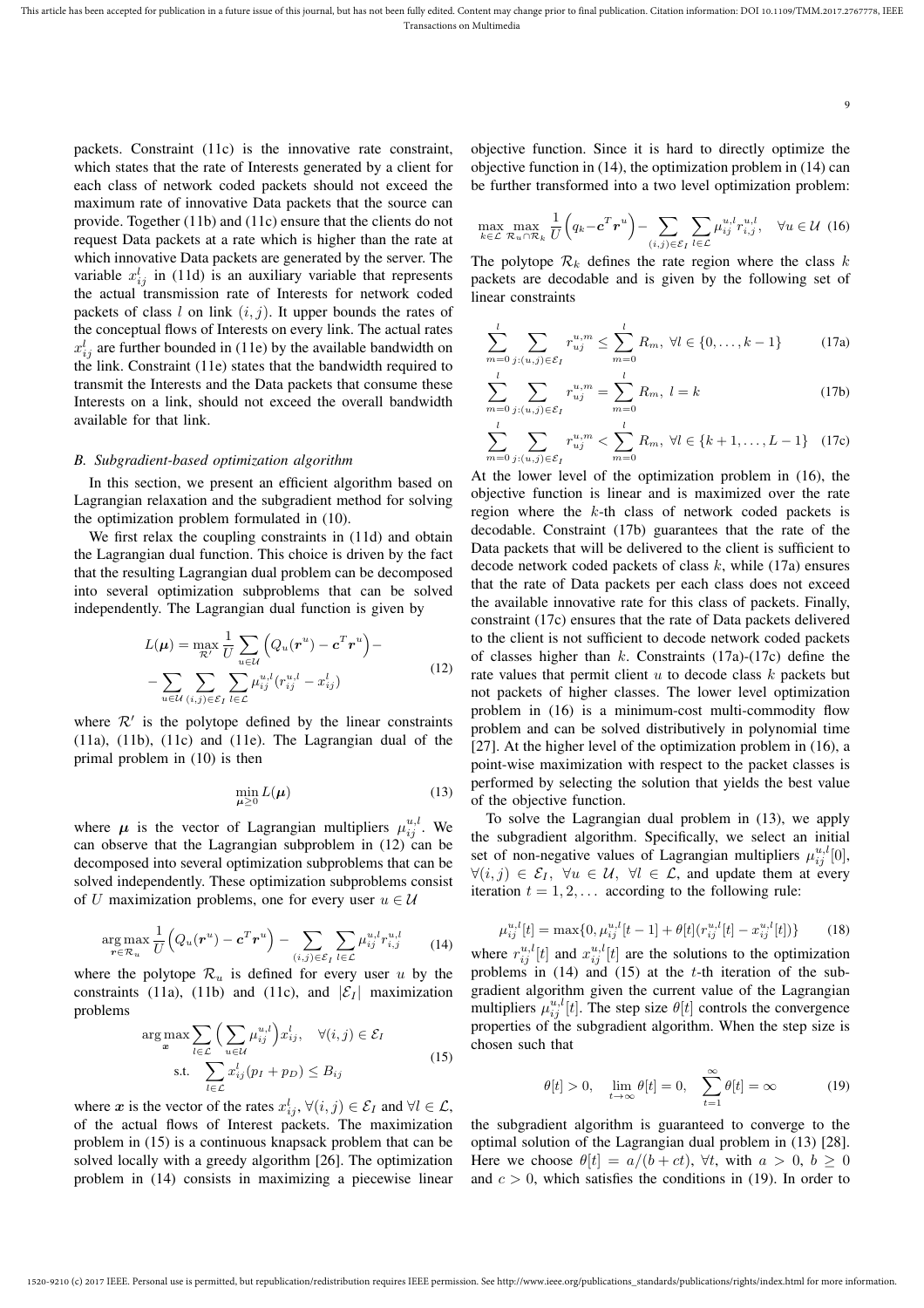| Content name                                   | Face list<br>$\langle face, counter \rangle$                            |
|------------------------------------------------|-------------------------------------------------------------------------|
| /unibe.ch/videos/foreman.qcif/NC/class_0/gen_2 | $\langle 0, c_0^0 \rangle$<br>$1, c_{0,2}^{1}$<br>$(2, c_0^2,$          |
| /unibe.ch/videos/foreman.qcif/NC/class_1/gen_3 | $\frac{\langle 0, c^0_{1,\cdot} \rangle}{\langle 2, c^2_{1,3} \rangle}$ |
| .                                              | $\cdots$                                                                |

Forwarding Information Base (FIB)

Fig. 2. Forwarding Information Base (FIB) in our NC enabled NDN architecture. The tuple  $\langle f, c^f_{l,g} \rangle$  denotes the outgoing face  $f$  and the counter  $c_{l,g}^f$  associated with this face. The counter  $c_{l,g}^f$  indicates the number of Interest packets for network coded Data packets of class *l* and generation *g* to be forwarded on face *f*.

recover the optimal solution to the primal problem in (10), we use the method introduced by Sherali *et al.* [28]. Specifically, at every iteration *t*, the value of the primal variables  $r_{ij}^{u,l}$  and  $x_{ij}^l$  is constructed according to the following update rule:

$$
\hat{r}_{ij}^{u,l}[t] = \sum_{h=1}^{t} \nu_h[t] r_{ij}^{u,l}[h], \quad \hat{x}_{ij}^l[t] = \sum_{h=1}^{t} \nu_h[t] x_{ij}^l[h] \tag{20}
$$

where  $\sum_{h=1}^{t} \nu_h[t] = 1$  and  $\nu_h[t] \geq 0$ , for  $h = 0, 1, \ldots, t$ . A valid choice for the convex combination weights  $\nu_h[t]$  is to set  $\nu_h[t]=1/t$ ,  $\forall h=0,1,\ldots,t$ ,  $\forall t$ . The accumulation point of the sequence of primal values  $\{\hat{r}_{ij}^{u,l}[t]\}$  and  $\{\hat{x}_{ij}^l[t]\}$ generated via (20) is then a feasible and optimal solution to the optimization problem in (10) [28].

Though the rate allocation solution found by means of the procedure described above is optimal, it is not guaranteed to be an integer solution. This is due to the fact that the problem in (10) is a variant of a multi-commodity flow problem, which is not guaranteed to admit an integer solution even if the links' bandwidth takes integer values. As we will discuss in Sec. IV-C, our Interest forwarding strategy requires integer values of the rates of the Interest packets. Therefore, in cases where the optimal rate allocation solution found by the subgradient algorithm is fractional, we approximate it by the integer rate allocation vector that has the smallest Euclidean distance from the optimal solution. Though this solution is not guaranteed to be optimal, it is expected to have a similar structure to the optimal solution, *i.e.* to allocate the available bandwidth according to the priority of the video layers giving higher priority to lower classes. Note that the integer version of the multi-commodity problem is NP-complete.

### *C. Interest forwarding strategy*

We now present the Interest forwarding strategy, which in combination with the optimal rate allocation ensures the optimal delivery of the video to the clients. The forwarding strategy controls the forwarding of Interests, when no matching pending Interest exists in the PIT. It performs the tasks of selecting the outgoing face and of modifying appropriately the Bloom filter of the forwarded Interest in order to achieve the packet rate dictated by the rate allocation algorithm.

Algorithm 5 Construction of the Bloom filter for an Interest packet that is being forwarded

1: **Input:**  $c_{l,g}^f$ ,  $z_{ij}^l$ ,  $r_{ij}^{u,l}$ ,  $\forall u \in \mathcal{U}$ <br>2: **Output**  $BF_I$ 3: **Initialization:**  $BF_I \leftarrow \emptyset$ ,  $p \leftarrow z_{ij}^l - c_{l,g}^f + 1$ 4: for every  $u \in \mathcal{U}$  do<br>5: if  $r_{ij}^{u,l} \neq 0$  then 6:  $t \leftarrow$  $\left| \frac{z_{ij}^l}{r_{ij}^{u,l}} \right|$ 7: if *p* mod  $t == 0$  and  $p/t \leq r_{ij}^{u,l}$  then 8: Insert *u* in BF*<sup>I</sup>* 9: end if 10: end if 11: end for 12: return BF*<sup>I</sup>*

The face selection mechanism is implemented in the Forwarding Information Base. The modified FIB table is illustrated in Fig. 2. Each FIB entry consists of a content name, and a list of  $\langle f, c^f_{l,g} \rangle$  tuples, where *f* is the outgoing face and  $c_{l,g}^f$  is a counter associated with the outgoing face  $f$ and the content name referring to generation *g* and packet class *l*. At the beginning of the streaming session, the FIB table is initialized with the entries that refer to all packet classes of the first *G* generations. As the streaming session progresses, the entries that are related to the generations that have expired are deleted from the FIB, while new entries for more recent generations are inserted. This permits to keep the number of FIB entries low and at the same time to store all the information that is needed in order to manage requests within a given time window. For each new entry inserted in the FIB, the counters  $c_{l,g}^f$  associated with the outgoing faces are initialized using the values obtained from the rate allocation algorithm. Specifically, we set  $c_{l,g}^f = z_{ij}^l$  for every generation *g*, where  $z_{ij}^l$  is the rate of the actual flow of Interest packets for network coded Data packets of class *l* on the link (*i, j*) and *f* is the face associated with this link. When a FIB lookup is performed, the content name of the Interest packet is compared against the content names in the entries of the FIB. If a FIB entry with a matching content name is found, the Interest packet is forwarded on all the faces in the list for which the counter is non zero. Once the Interest packet is scheduled for transmission, the corresponding counter is reduced by 1. When all the counters in the list associated with some entry become zero, this entry is removed from the FIB and the node does not forward any more Interest packets with this content name.

The second task of the forwarding strategy is to insert the appropriate client IDs in the Bloom filter of the Interest packet that is being forwarded, in order to ensure that the Interest packets will be consumed by innovative data. The selection procedure is described in Algorithm 5. The variables  $r_{ij}^{u,l}$ are the rates of the conceptual flows of Interest packets for network coded packets of class *l* on link (*i, j*). The algorithm first computes the counter *p*, which indicates the number of Interest packets of class *l* and generation *g* that will have been transmitted on face *f* including the Interest packet that is being currently forwarded. Then, for every client, the algorithm examines whether this client's ID should be inserted in the Bloom filter of the Interest packet. Specifically, the ID of client *u* must be inserted in the Bloom filter of every *t*-th forwarded packet, where *t* is computed in step 6. In [24],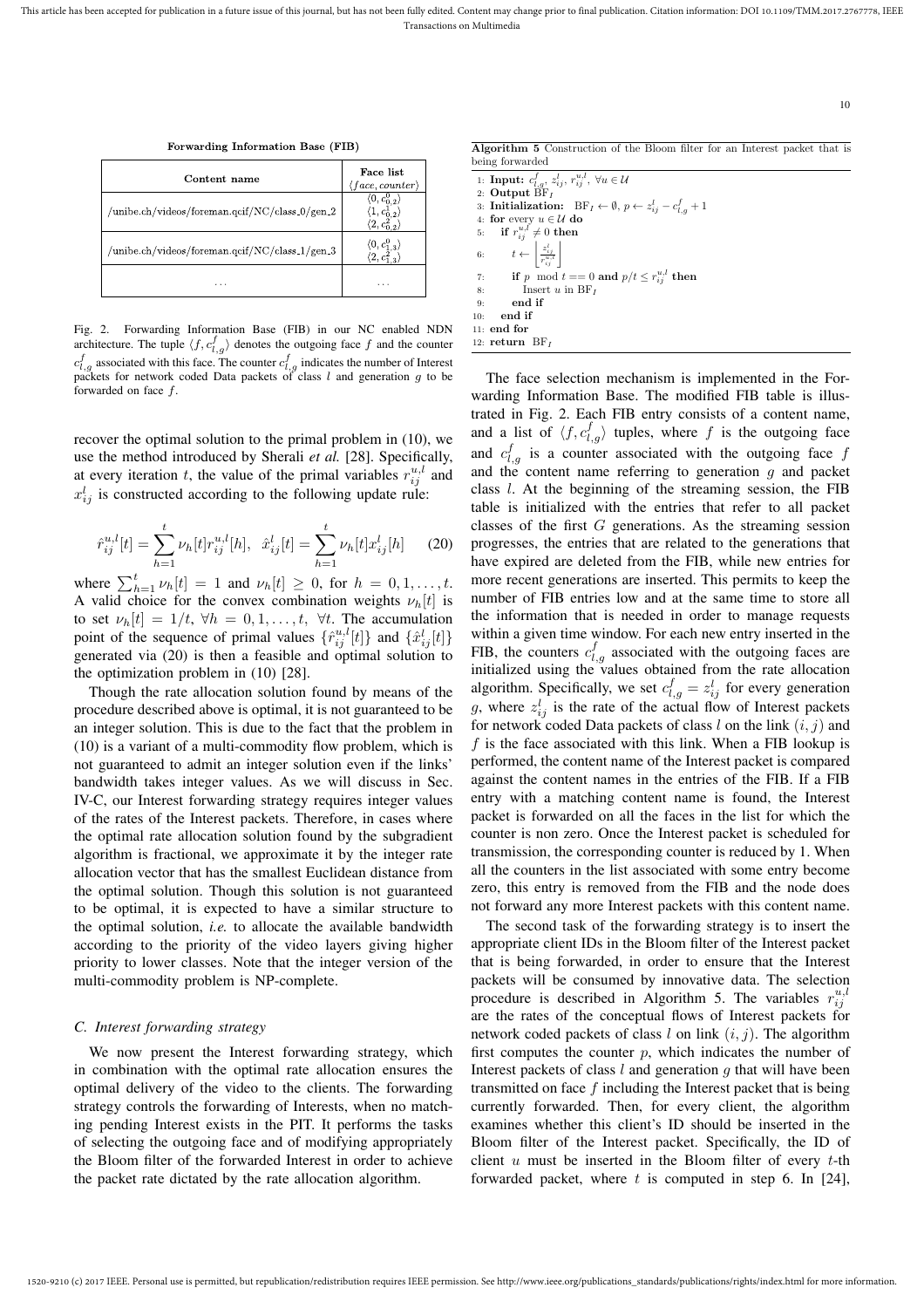

Fig. 3. PlanetLab topology consisting of one source node (node 0), 24 intermediate nodes and 5 client nodes (nodes 25 - 29.)

we provide a numerical example which further illustrates the implementation of the forwarding strategy and the reason for checking the FIB prior to checking the CS.

# V. PERFORMANCE EVALUATION

## *A. Evaluation scenario*

We consider that the server encodes the Foreman video sequence in CIF format into three quality layers with the SVC extension of the H.264 video compression standard [2]. The GOP size is set to 30 frames and the frame rate is set to 30 fps. Each GOP is packetized into 73 packets, which consist of  $a_0 = 38$  base layer packets,  $a_1 = 15$  first enhancement layer packets and  $a_2 = 20$  second enhancement layer packets. The size of the Data packets is  $p_D = 1600$  bytes and the size of the Interests is  $p_I = 200$  bytes. The generation size is set equal to the size of the GOP, *i.e.*, 73 packets. Thus, each generation corresponds to one second of video. The duration of the entire video sequence is 40 seconds, *i.e.*, there are 40 generations in total. The video quality achieved after decoding each of the three video layers is  $q_0 = 36.48$  dB,  $q_1 = 37.82$ dB and  $q_2 = 39.09$  dB, respectively. The values of the cost coefficients are  $c_0 = 0.01$ ,  $c_1 = 0.02$  and  $c_2 = 0.025$ , and are chosen according to (5a) and (5b). The size of the Galois field, where the network coding operations are performed, is chosen equal to  $2<sup>8</sup>$ . This field size constitutes a common design choice for practical applications using RLNC, as it achieves a good trade-off between the probability of generating noninnovative packets due to the random selection of the network coding coefficients, and the data overhead due to the inclusion of the network coding coefficients in the header [16]. Our proposed architecture is evaluated on the network topology depicted in Fig. 3. This topology was constructed based on real data collected by the PlanetLab project [29]. The topology consists of one source node, 5 client nodes (nodes 25-29) and 24 helpers. To generate this topology we followed the procedure described in [30].

#### *B. Convergence of the rate allocation algorithm*

We first present the convergence of our rate allocation algorithm. Fig. 4 depicts the evolution of the cumulative rate of

Interest packets sent by node 29 with the number of iterations of the rate allocation algorithm for different values of the link bandwidth. Each figure shows the convergence of the rate of Interest packets requesting network coded packets that belong to the three available packet classes. When the link bandwidth is low (leftmost figure), the client requests only network coded packets from class 0 which consists of packets that belong to the base layer. The rate of Interest packets requesting class 0 network coded packets is 38 packets/sec, which is the encoding rate of the base layer. As the link bandwidth increases (middle figure), the client starts to request also class 1 network coded packets, which results in decoding the first enhancement layer. The rate of the Interest packets requesting class 1 packets converges to the value of the encoding rate of the first enhancement layer, which is equal to 15 packets/sec. Finally, for sufficiently large values of bandwidth (rightmost figure), the client requests packets from all three classes, which permits to decode the second enhancement layer. It is worth noting that among several possible optimal solutions, our content-aware rate allocation algorithm favors the solution that allocates the rate according to the importance of the delivered packets. In particular, in cases where apart from the base layer additional enhancement layers can be decoded, each class of packets is requested at its encoding rate which minimizes the cost introduced in (3) and reflects the prioritization of the packet classes according to their importance.

#### *C. Video quality evaluation*

In order to validate our architecture, we have implemented a customized simulator in NS-3 [31] with the main components of the NDN architecture as well as the additional features described in Section III, that enable the delivery of network coded scalable content. Each point in the figures is the average of 100 simulations. We assume that the clients join the streaming session with a random delay, which is much smaller than the playback delay. This creates some randomness in the order in which Interests arrive at intermediate nodes. Another source of randomness is the random selection of coding coefficients during the network coding operations. We consider that the CS is sufficiently large, so that it can accommodate all incoming Data packets without deleting those that are already stored in the CS. Data packets whose decoding deadline expires are removed from the CS. Thus, in practice the CS only needs to cache Data packets from a few generations.

We evaluate the proposed architecture for the delivery of scalable video in terms of quality under the scenario described in Section V-A. In Fig. 5 we present the evolution of the PSNR of the delivered video with respect to the links' bandwidth for each network client. UB denotes the upper bound on the video quality that can be attained at the client. The upper bound is calculated based on the maximum achievable flow between each client and the source and represents the video quality that the client would receive if it was using all the network resources. EXP stands for the expected value of the PSNR based on the rate allocation solution obtained with our contentaware rate allocation algorithm. SIM denotes the PSNR values obtained from the simulation of our NC enabled NDN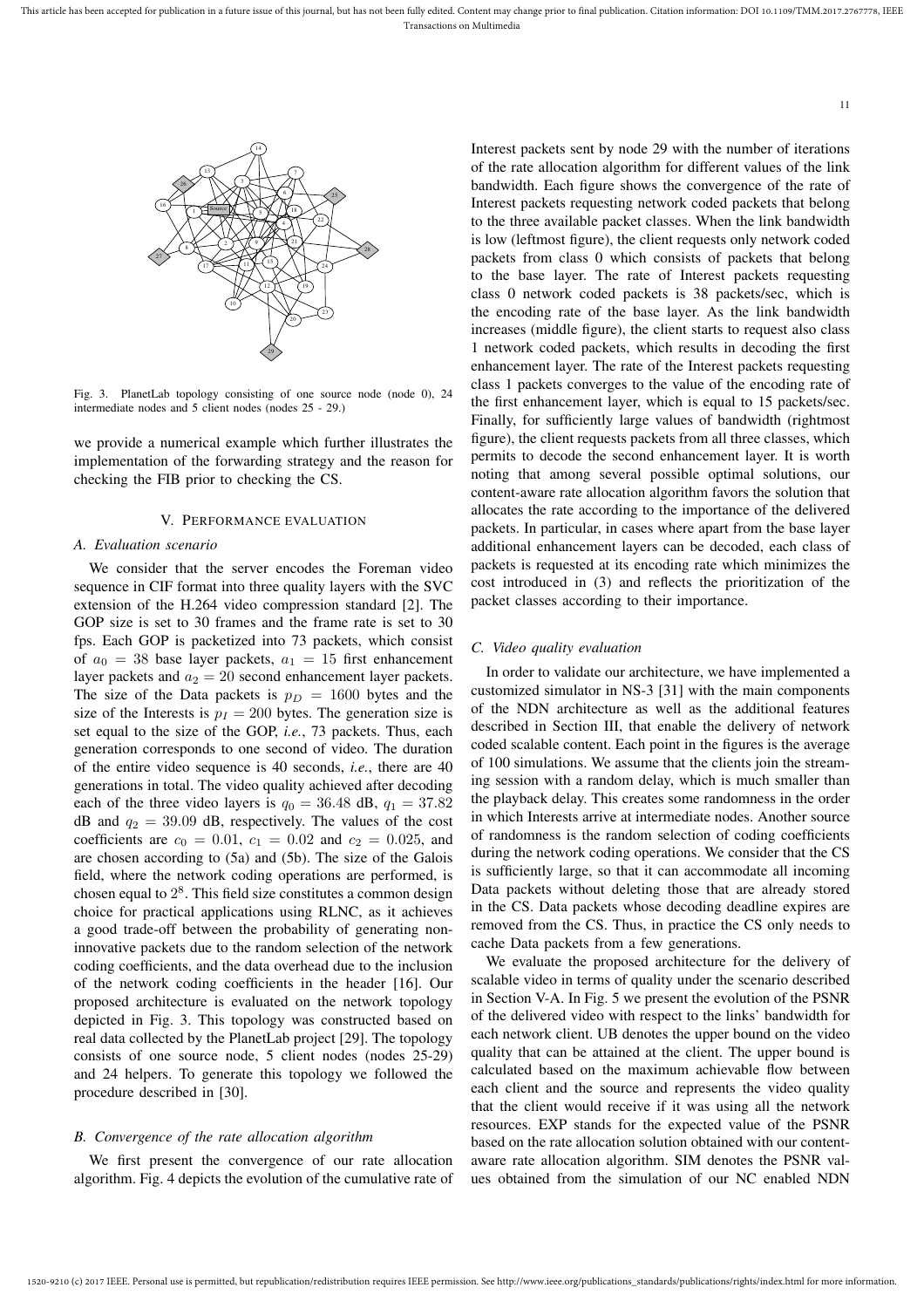



Node 25 Node 26 Node 27 40 40  $40$ PSNR (dB) PSNR (dB) PSNR (dB)  $PSNR$  ( $dB$ ) PSNR (dB) PSNR (dB) 30  $\overline{30}$ 30 UB UB UB EXP EXP EXP SIM SIM SIM 20  $20$ 20  $\rightarrow$ NDN <del>bo</del>⊖  $\overline{a}$ NDN  $\overline{a}$  NDN صصط 300 350 400 450 500 550 300 350 400 450 500 550 300 350 400 450 500 550 Link bandwidth (Kbps) Link bandwidth (Kbps) Link bandwidth [Kbps] (b) (a)  $(c)$ Node 28 Node 29  $40$  $40$ PSNR (dB) PSNR (dB) PSNR (dB) PSNR<sub>(dB)</sub>  $\overline{3}$  $\overline{30}$ UB **UB EXP** EXP SIM SIM  $\overline{2}$  $\overline{2}$ ‡⊕⊖  $\rightarrow$ NDN  $-$ nDN F عصط 300 350 400 450 500 550 300 350 400 450 500 550 Link bandwidth (Kbps) Link bandwidth (Kbps) (d) (e)

1520-9210 (c) 2017 IEEE. Personal use is permitted, but republication/redistribution requires IEEE permission. See http://www.ieee.org/publications\_standards/publications/rights/index.html for more information

Fig. 5. Average PSNR of the decoded video as a function of the links' bandwidth.

architecture equipped with the proposed forwarding strategy. Finally, NDN denotes the best route strategy of the NDN forwarding deamon [32]. We can see that the performance of our proposed forwarding strategy is very close to the expected one with a deviation that does not exceed 0.5 dB. Moreover, we note that as the links' bandwidth increases, the clients are able to decode more video layers and improve the quality of the delivered video. This improvement is attributed to the use of PRLNC that allows to optimally use the available resources. Our forwarding strategy exploits the optimal rate allocation in order to decide which Interests to forward on which faces. This ensures that there are no packet replicas and the rate of redundant packets is minimized. The small degradation in the quality of the delivered video compared to the expected performance is caused by the randomness in the selection of the network coding coefficients which may result in the generation of linearly dependent network coded packets. Since the decoding of the *l*-th class of packets requires that all the lower classes can be decoded, the delivery of even a single non-innovative packet of class *k* causes a failure in decoding all classes higher or equal to *k*. This problem can be addressed by reissuing an Interest for an additional Data packet whenever

a non-innovative packet arrives at a node. Finally, we can see that the NDN best route strategy is not competitive with our scheme, as clients can only decode the first few generations of the base video layer for low and medium bandwidth values. The NDN scheme manages to decode reliably the base layer only in high bandwidth regime. This is attributed to the fact that the NDN best route strategy is not optimized for video, *i.e.*, it does not take into account the decoding deadlines and the quality of the video data.

12

Fig. 6 depicts the average PSNR of the delivered video at nodes 26 and 27 as a function of time. The playback delay is set to 1000msec. We can see that our NC enabled NDN architecture achieves low jitter in the video quality. The quality of the decoded video remains close to the value that is expected based on the optimal rate allocation. This indicates that the majority of generations are decoded correctly with only a few of them decoded at lower quality or not decoded at all. This is true even when the bandwidth resources get scarce. It is worth noting that the employed forwarding strategy ensures that the probability of receiving a redundant packet is zero and non-innovative packets can be received only due to the randomness of the network coding operations.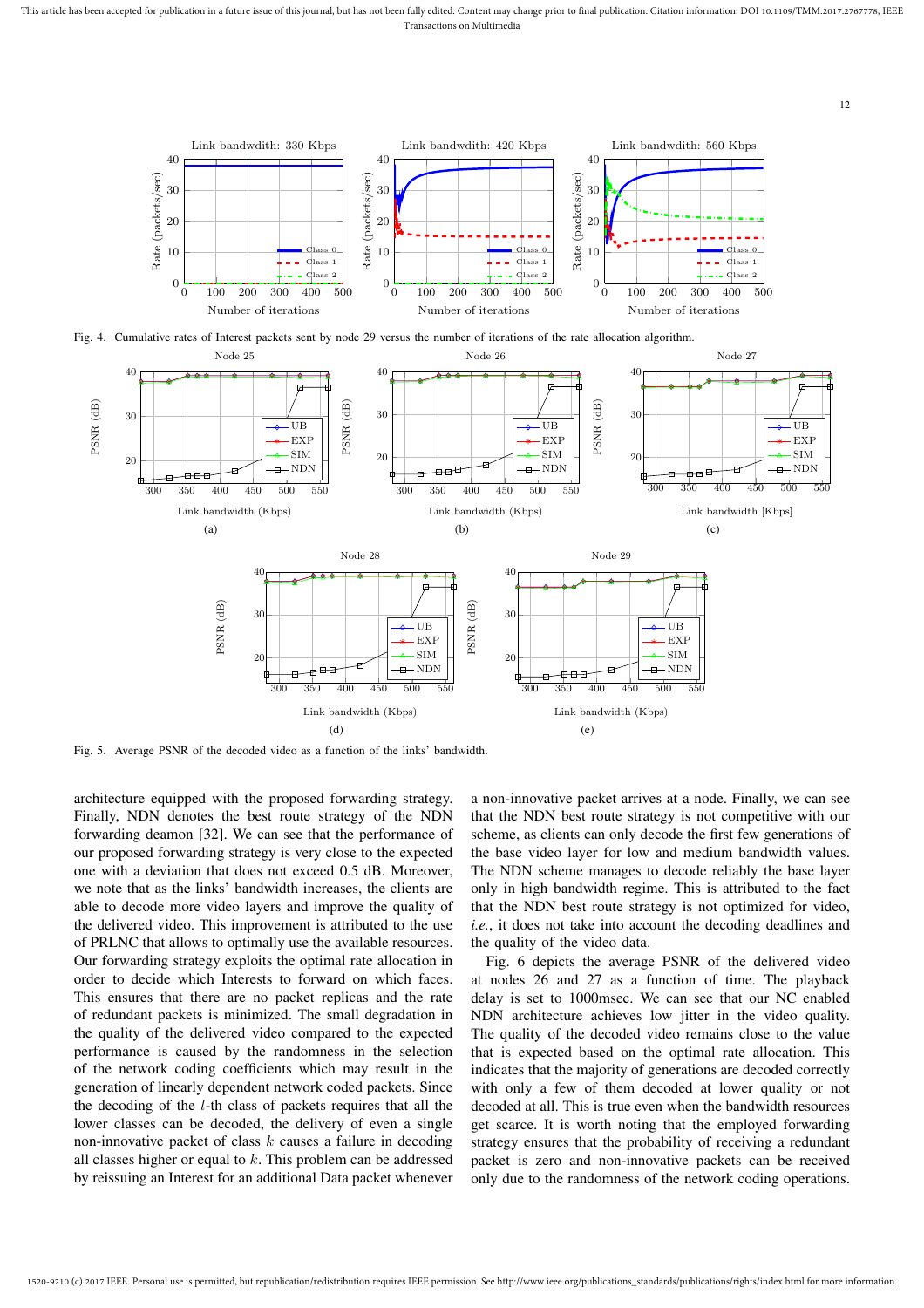

Fig. 6. Average PSNR of the decoded video versus time.

Finally, as we can see, when the bandwidth resources are scarce, with the NDN forwarding strategy clients are only able to decode the first generations of the base layer. As the video streaming progresses, the NDN best route forwarding strategy fails to ensure that the video packets are delivered within the time constraints.

## VI. CONCLUSIONS

We have presented a novel network coding enabled NDN architecture for the delivery of scalable video. In order to design the content-aware forwarding strategy, we have formulated a rate allocation problem which decides on the optimal rates of Interest packets sent by clients and intermediate nodes. This rate allocation ensures that the achieved flow of Data packets maximizes the average quality of the video delivered to the client population. We have also proposed the necessary modifications to the standard NDN architecture in order to support the handling of Interest and Data packets when intermediate nodes perform network coding. In order to resolve the practical issues that are caused by the use of network coding, we have proposed the use of Bloom filters that compactly store additional information about the Interest and Data packets. We have evaluated our architecture in terms of the achieved video quality for the delivery of scalable video. The results indicate that the proposed architecture achieves a close to optimal performance. Though the proposed scheme is evaluated for H.264/SVC coded video, our scheme is general and can be used with any type of scalable data like scalable HEVC data and multiview scalable data.

Our future work will include the extension of the proposed architecture to wireless scalable video delivery. Wireless video transmission suffers from high packet losses due to interference and varying channel conditions, which may affect both the Interest and the Data packets. Network coding can partly deal with this challenge by eliminating the need for repeating requests or transmissions of specific Data objects, since all coded Data packets are equivalent in terms of contained information. However, an appropriate mechanism to properly handle the re-transmissions of Interest and/or Data packets would still be needed to compensate for the lost packets and ensure the delivery of the necessary for decoding number of coded Data objects. Another challenge associated with wireless video delivery is user mobility, which renders the communication network highly dynamic. Anastasiades *et al.* [21] have shown that the use of Raptor codes for data delivery

in mobile ICN networks reduces significantly the content retrieval time and the number of Data packet transmissions. These improvements are critical for video delivery which is subject to strict time constraints and is typically associated with large volumes of content. Due to user mobility in wireless networks, the optimization of the rate allocation strategy must be performed every time the network topology changes which may result in high computational overhead. Thus, we plan to investigate the design of heuristic algorithms for the forwarding of Interest packets that would adapt quickly to the varying network configuration and at the same time have close to optimal performance. Finally, apart from the challenges, users can take advantage of the overheard transmission intended to other users to limit the data completion delay. This has been showcased by Seferoglu *et al.* [33] who proposed a practical system called MicroCast, that exploits network coding for device-to-device enabled video multicasting. In the context of ICN, the extension of our method to wireless scalable video transmission would require using prioritized network codes and taking into account Interest and Data packet overhearing in the design of the Interest forwarding strategy.

#### **REFERENCES**

- [1] "Cisco Visual Networking Index-Forecast and Methodology, 2014– 2019," White paper, May 2015.
- [2] ITU-T and ISO/IEC JTC 1, "Advanced Video Coding for Generic Audiovisual Sevices, Amendment 3: Scalable Video Coding," *Draft ITU-T Recommnedation H.264 - ISO/IEC 14496-10 (AVC)*, Apr. 2005.
- [3] A. Ford *et al.*, "TCP extensions for multipath operation with multiple addresses," RFC 6824, January 2013.
- [4] I. Sodagar, "The MPEG-DASH Standard for Multimedia Streaming Over the Internet," *IEEE Multimedia*, vol. 18, no. 4, pp. 62–67, Apr. 2011.
- [5] T. Stockhammer, "Dynamic Adaptive Streaming over HTTP: Standards and Design Principles," in *Proc. of the 2nd Annual ACM Conf. on Multimedia Systems*, San Jose, CA, USA, Feb. 2011, pp. 133–144.
- [6] G. Xylomenos, C. N. Ververidis, V. A. Siris, N. Fotiou, C. Tsilopoulos, X. Vasilakos, K. V. Katsaros, and G. C. Polyzos, "A Survey of Information-Centric Networking Research," *IEEE Communication Surveys and Tutorials*, vol. 16, no. 2, pp. 1024–1048, Apr. - June 2014.
- [7] V. Jacobson, D. K. Smetters, J. D. Thornton, M. F. Plass, N. H. Briggs, and R. L. Braynard, "Networking Named Content," in *Proc. of ACM CoNEXT*, Rome, Italy, Dec. 2009, pp. 1–12.
- [8] C. Tsilopoulos, G. Xylomenos, and G. C. Polyzos, "Are Information-Centric Networks Video-Ready?" in *Proc. of IEEE Packet Video Workshop, PV'13*, San Jose, CA, USA, Dec. 2013, pp. 1–8.
- [9] D. Byun, B.-J. Lee, and M.-W. Jang, "Adaptive Flow Control via Interest Aggregation in CCN," in *Proc. of Int. Conf. on Communications, ICC'13*, Budapest, Hungary, June 2013.
- [10] C. Tsilopoulos and G. Xylomenos, "Supporting Diverse Traffic Types in Information Centric Networks," in *Proc. of ACM SIGCOMM ICN Workshop*, Toronto, ON, Canada, Aug. 2011, pp. 13–18.